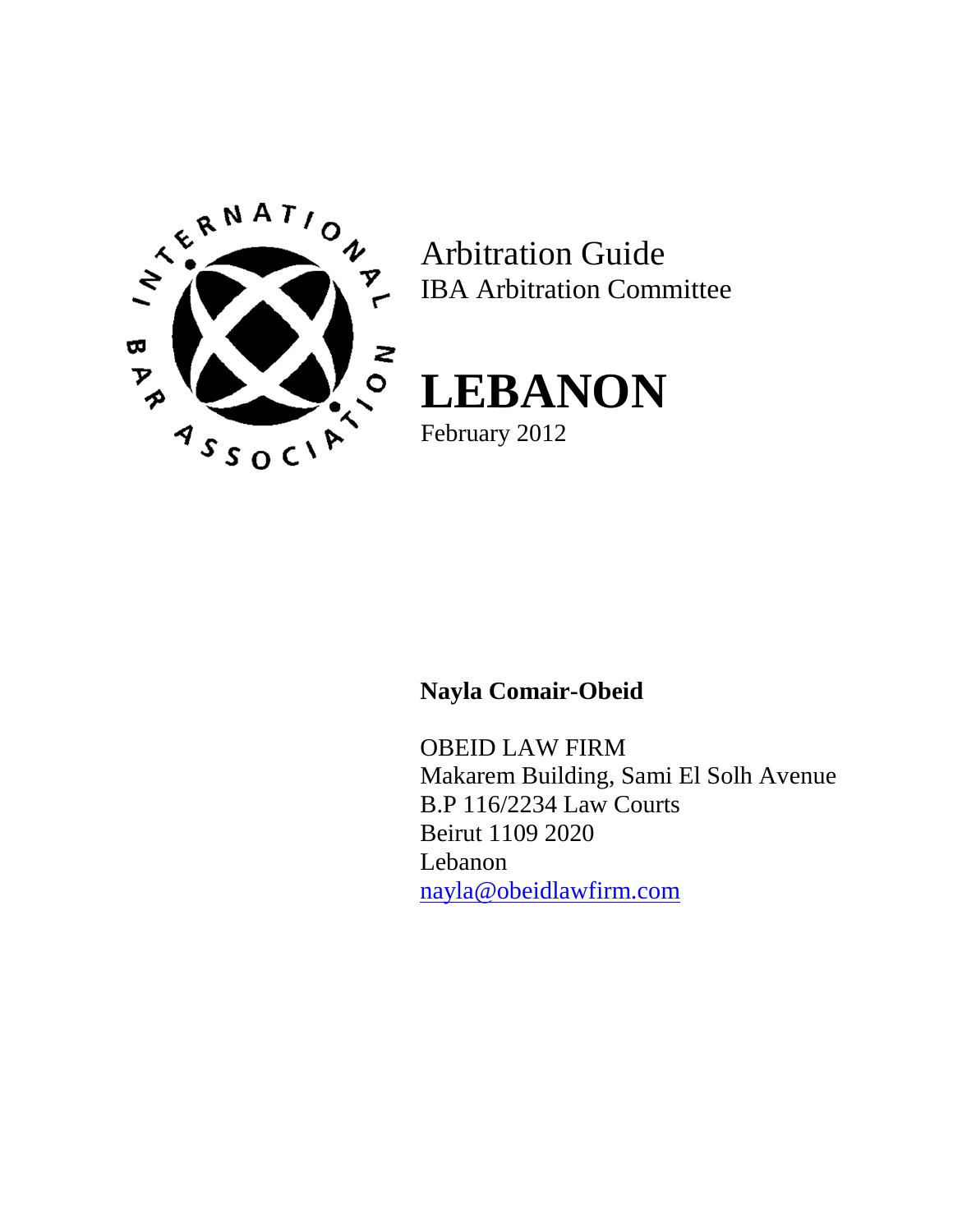

# **Table of Contents**

|       |                                       | Page           |
|-------|---------------------------------------|----------------|
| I.    | Background                            | 1              |
| II.   | <b>Arbitration Laws</b>               | 3              |
| III.  | <b>Arbitration Agreements</b>         | $\overline{4}$ |
| IV.   | Arbitrability and Jurisdiction        | 6              |
| V.    | <b>Selection of Arbitrators</b>       | 7              |
| VI.   | <b>Interim Measures</b>               | 9              |
| VII.  | Disclosure/Discovery                  | 10             |
| VIII. | Confidentiality                       | 10             |
| IX.   | <b>Evidence and Hearings</b>          | 11             |
| X.    | Awards                                | 13             |
| XI.   | Costs                                 | 14             |
| XII.  | <b>Challenges to Awards</b>           | 15             |
| XIII. | Recognition and Enforcement of Awards | 17             |
| XIV.  | Sovereign Immunity                    | 19             |
| XV.   | <b>Investment Treaty Arbitration</b>  | 19             |
| XVI.  | Resources                             | 20             |
| XVII. | <b>Trends and Developments</b>        | 20             |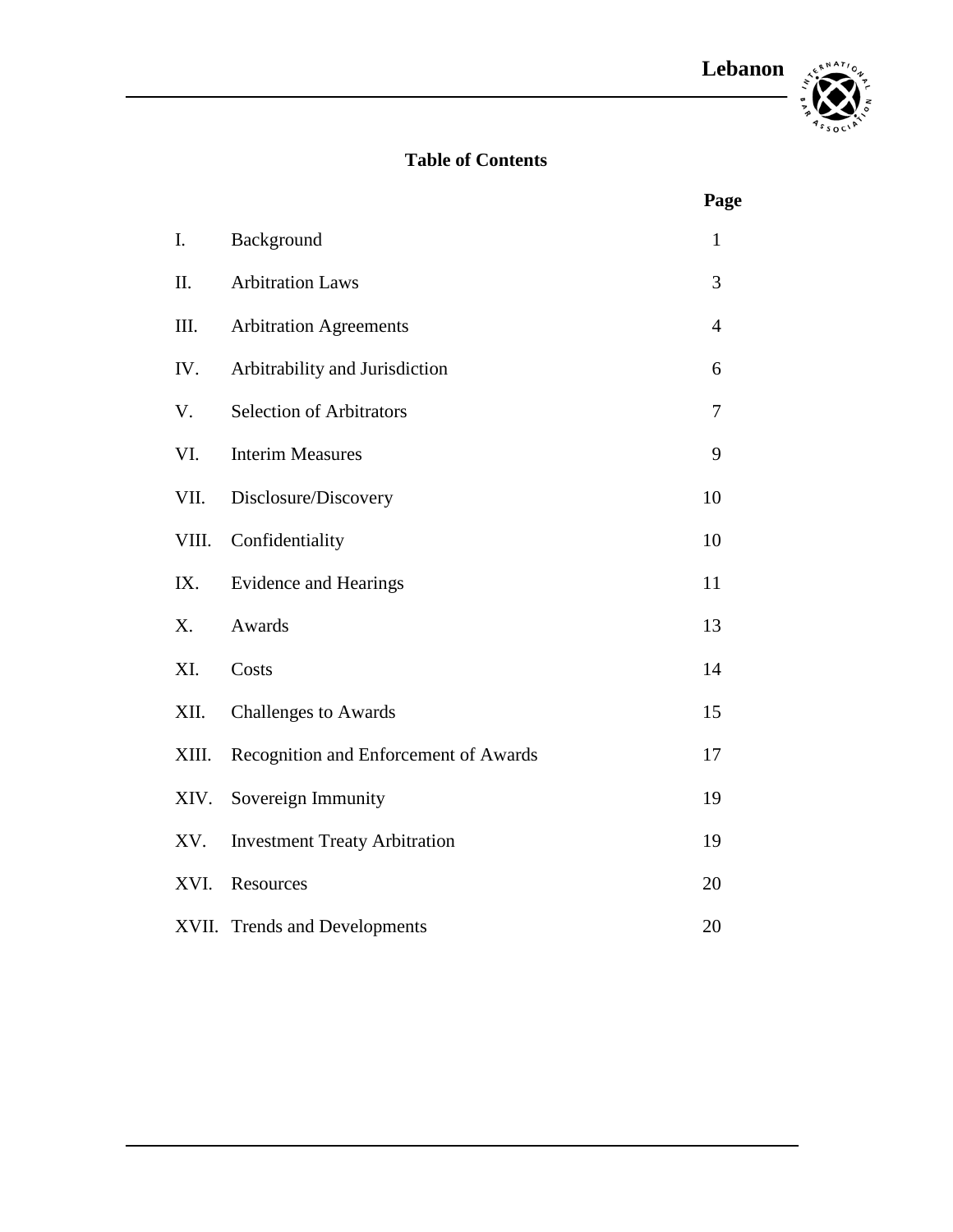

# **I. Background**

# **(i) How prevalent is the use of arbitration in your jurisdiction? What are seen as the principal advantages and disadvantages of arbitration?**

Arbitration is becoming an increasingly acceptable way of resolving disputes in Lebanon which is considered as an arbitration-friendly jurisdiction. The Lebanese legislation on arbitration is modern meaning that it recognises all well-established principles in international arbitration. The judiciary in the Lebanese courts is also familiar with, and supportive of, the laws and practices of international arbitration.

The principal advantages of arbitration in Lebanon are to a large extent similar to those prevalent in arbitration-friendly jurisdictions. These include the parties' autonomy in the choice of their arbitrators and applicable law, the speed and flexibility that arbitration offers as well as the confidentiality of the proceedings.

The main perceived disadvantages of arbitration in Lebanon include, as is the case elsewhere, the limits imposed by privity of contracts, some difficulties with multiparty disputes and the availability of appeal procedures in domestic arbitrations.

### **(ii) Is most arbitration institutional or** *ad hoc***? Domestic or international? Which institutions and/or rules are most commonly used?**

There are no published statistics on institutional versus *ad hoc* arbitration in Lebanon. In our experience, institutional international arbitration is more common than *ad hoc* international arbitration in Lebanon. In domestic arbitrations, *ad hoc* arbitrations are more common than institutional arbitrations. In *ad hoc* international arbitrations the UNCITRAL Rules are generally used, while the ICC Rules are generally used in institutional arbitration. It should be noted that arbitration *ex aequo et bono* is most commonly used in domestic arbitrations.

# **(iii) What types of disputes are typically arbitrated?**

In principle, all disputes may be submitted to arbitration in Lebanon. Article 762 of the Lebanese Code of Civil Procedure (CCP) provides that: 'Contracting parties may insert in their commercial and civil contracts a clause providing that all disputes that may arise from the validity, performance or the interpretation of their contracts will be settled by way of arbitration'.

However, there are some types of disputes that the Lebanese legislation considers non-arbitrable and subject to the exclusive jurisdiction of state courts. These disputes include: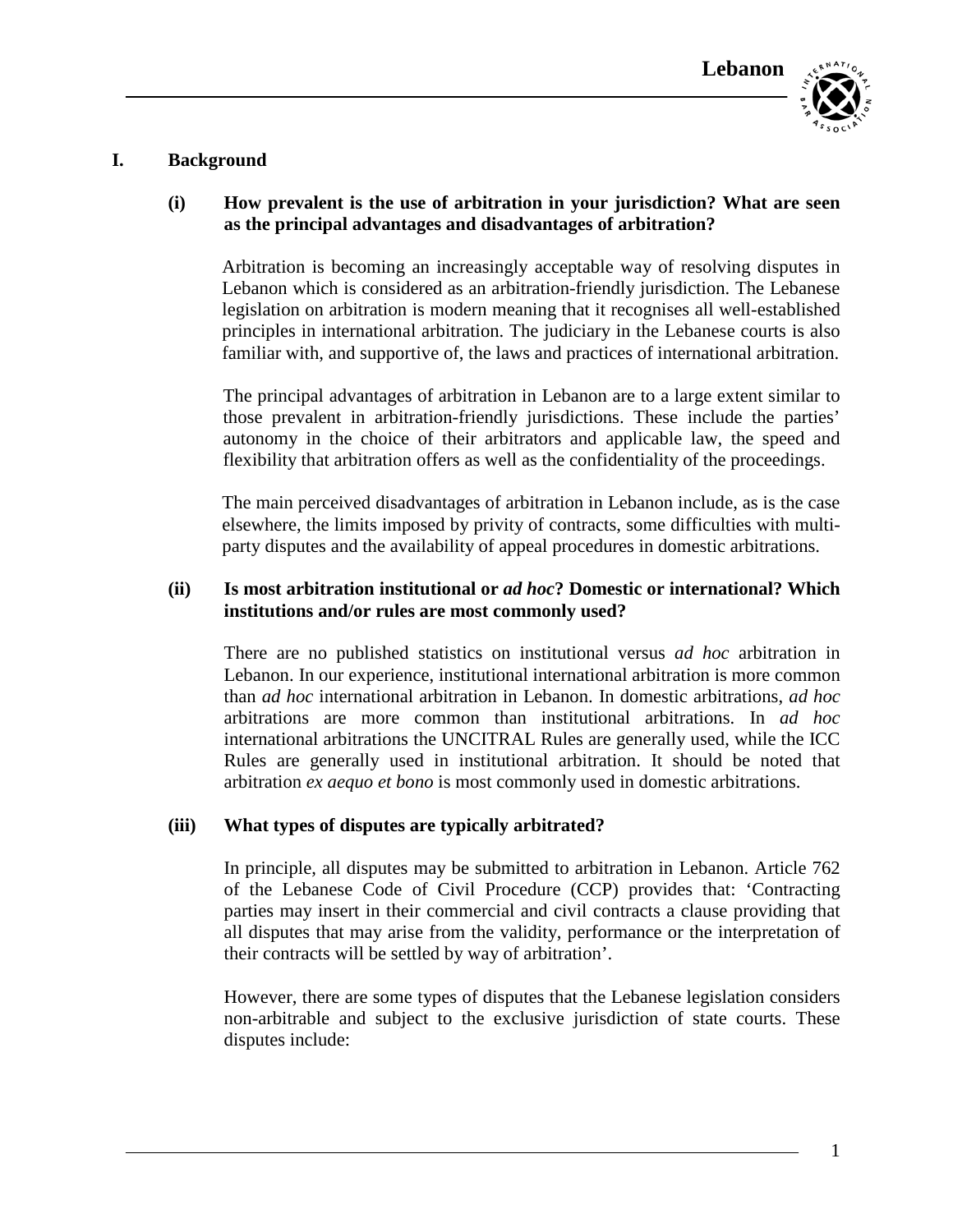

- Questions of personal status (age, nationality, adoption and genealogy), questions of social status (marriage and divorce) and questions of capacity (capable minors and incapable majors). An exception is allowed by Article 1037 of the Code of Obligations and Contracts (COC) which allows arbitration in matters relating to pecuniary interests arising from questions of tort or personal status. In such a case, the amount of compensation sought may be arbitrated.
- Non-negotiable personal rights such as the right to human dignity, the right to physical integrity, the right to privacy, the right to food (food allowance), etc. However, any dispute relating to monetary compensation in connection with any of these personal rights is capable of being the subject of arbitration.
- Rights of succession. However, arbitration over acquired hereditary rights is possible if the value of such right is determined.
- Questions of public policy which include all matters considered by law as guaranteeing social, economic or political interests.
- Questions of insolvency. Article 490 of the Code of Commerce gives the state full jurisdiction in relation to questions arising from insolvency regulations. However, if an insolvent party has concluded an agreement to arbitrate with the party's associates in a limited partnership company, such agreement is valid.
- Questions of employment contracts and social security. These issues fall under the exclusive competence of the state jurisdiction known as the Lebanese Labour Arbitration Board.
- Contracts for commercial representation (Article 5 of Decree Law No. 34 dated 5 August 1967; see Court of Cassation decision of 17 July 1997). However, there is a jurisprudential trend which makes a distinction between arbitration clauses in commercial representation contracts which are considered invalid and arbitration agreements concluded following the occurrence of the dispute (*compromis d'arbitrage*) which are deemed valid.

# **(iv) How long do arbitral proceedings usually last in your country?**

Article 773 of the CCP, which applies to arbitrations subject to Lebanese procedural law, provides that the arbitrators should complete their mission within 6 months from the date of appointment of the last arbitrator , unless otherwise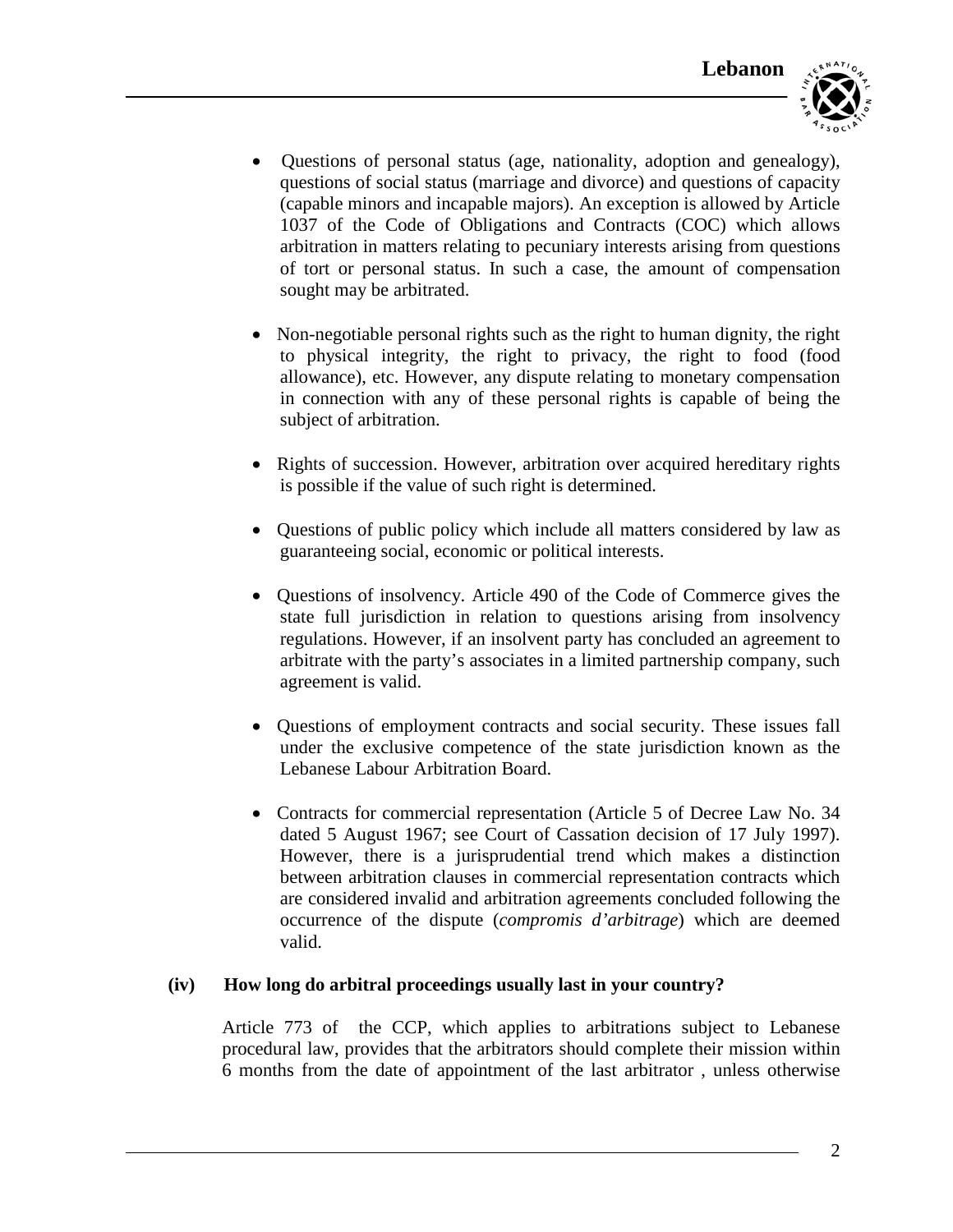

specified by the parties. This 6 month time limit can also be extended by an order from the president of the competent court of first instance. In practice, this time limit may be extended depending on the complexity and size of the case at hand.

### **(v) Are there any restrictions on whether foreign nationals can act as counsel or arbitrators in arbitrations in your jurisdiction?**

There is no limitation or restriction as to the nationality of the persons who can act as counsel or arbitrators.

#### **II. Arbitration Laws**

### **(i) What law governs arbitration proceedings with their seat in your jurisdiction? Is the law the same for domestic and international arbitrations? Is the national arbitration law based on the UNCITRAL Model Law?**

Arbitration proceedings in Lebanon are governed by the Lebanese Code of Civil Procedure (CCP), which was enacted by Decree Law 90/83, with amendments resulting from Law no. 440 dated 29 July 2002. The CCP devotes an entire chapter (Chapter 2) to arbitration with a distinction being made between domestic arbitration (Articles 762 to 808 CCP) and international arbitration (Articles 809 to 821 CCP).

In case of an international arbitration subject to Lebanese law, Article 812 CCP provides that, in addition to taking into consideration provisions of Articles 810 and 811 (relating to international arbitration), the provisions of Articles 762 to 792 (relating to domestic arbitration) also apply unless agreed otherwise by the parties.

The provisions of the Lebanese arbitration law are based on the old French arbitration law (Decrees No. 80-354 of 14 May 1980 and No. 81-500 of 12 May 1981). The provisions of the Lebanese arbitration law are not based on the UNCITRAL Model Law.

#### **(ii) Is there a distinction in your arbitration law between domestic and international arbitration? If so, what are the main differences?**

Yes, there is a distinction between domestic and international arbitration. Pursuant to Article 809 CCP, an arbitration is deemed international 'when it involves the interests of international trade'. The criteria for determining whether an arbitration involves the interests of international trade is an economic one which involves movements of goods or funds beyond borders.

As explained in the answer to question  $II(i)$  above, different sets of provisions in the CCP apply to international and domestic arbitrations. The main difference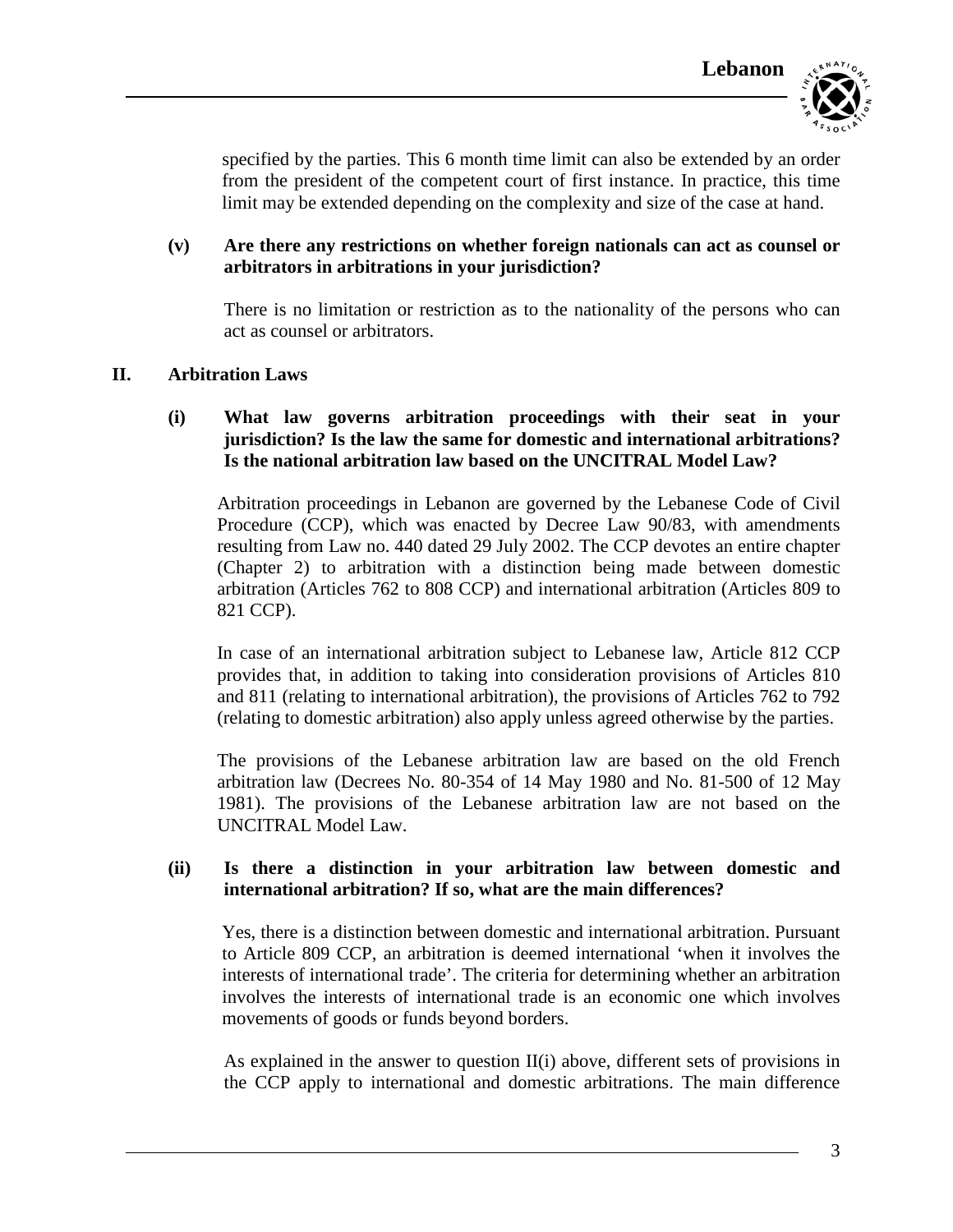

concerns the criteria for the validity of arbitration clauses, which are subject to certain formal requirements in domestic arbitration. There are also differences in the recourses which are available to the parties to challenge or set aside an award.

### **(iii) What international treaties relating to arbitration have been adopted (eg, New York Convention, Geneva Convention, Washington Convention, Panama Convention)?**

The Republic of Lebanon acceded to the New York Convention on 9 November 1998. Lebanon has made a reciprocity reservation under the New York Convention, pursuant to which the Government of Lebanon has declared that it will apply the Convention, on the basis of reciprocity, to the recognition and enforcement of awards made only in the territory of another contracting state.

The Republic of Lebanon also ratified the Washington Convention on 26 March 2003 which entered into force on 25 April 2003 (see also Law no. 403 dated 5 June 2002) and ratified the Arab Convention on Commercial Arbitration on 23 September 1988.

### **(iv) Is there any rule in your domestic arbitration law that provides the arbitral tribunal with guidance as to which substantive law to apply to the merits of the dispute?**

In domestic arbitration, the applicable substantive law is Lebanese law. However, the parties may agree that the dispute will be settled according to a foreign law or a foreign custom (Article 767 paragraph 2 CCP).

#### **III. Arbitration Agreements**

**(i) Are there any legal requirements relating to the form and content of an arbitration agreement? What provisions are required for an arbitration agreement to be binding and enforceable? Are there additional recommended provisions?** 

In domestic arbitration, the written form of the arbitration agreement is required as a condition of validity (*ad validitatem*) (Article 763 CCP). In agreements to arbitrate entered into following the occurrence of a dispute, the written form is required as a condition of proof (*ad probationem*) (Article 766 CCP). The arbitration agreement should also designate the arbitrator(s) in their person, in their quality or the method of their designation without which, the arbitration agreement will be considered null and void (Article 763 and 766 CCP).

Unlike domestic arbitrations, there is no particular requirement for an international arbitration agreement to be valid other than the parties' mutual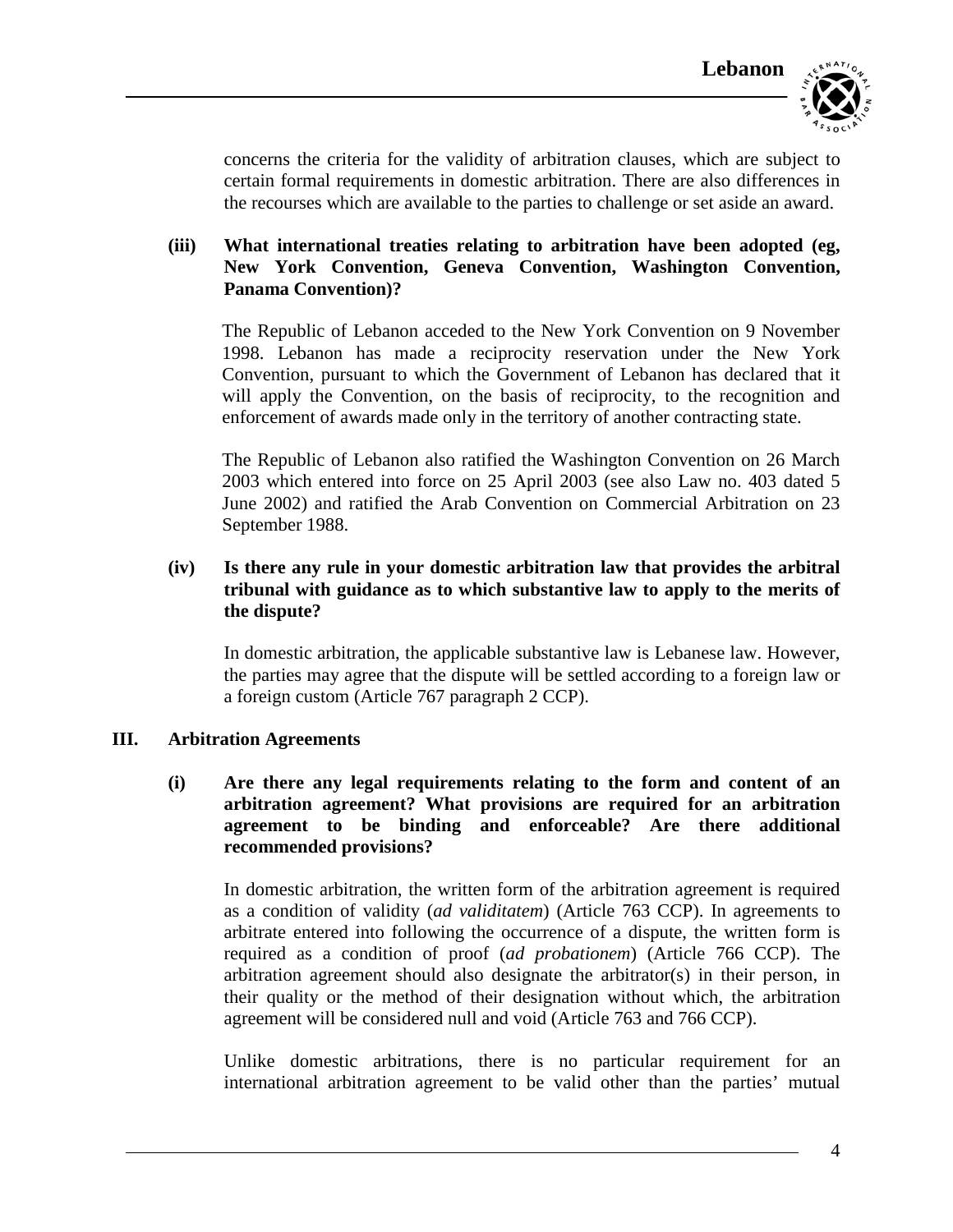

consent. The written form for an arbitration agreement is only required to obtain the enforcement of the award (Article 814, para. 2 CCP). Article 810 CCP, which deals with international arbitrations, is not formulated in mandatory terms and provides that an arbitration agreement can designate directly or by reference a set of arbitration rules, the arbitrator(s) or the method of their designation.

Although not mandatory, it is preferable to designate the number of arbitrators and their method of designation, the seat and the language of the arbitration.

In contracts with the Lebanese State or other public law entities it is recommended to systematically obtain a prior authorisation regarding the arbitration clauses inserted in such agreements. For contracts with the state, such authorisation should be obtained from the Lebanese Council of Ministers upon a recommendation of the relevant Minister. For contracts with public law entities, such authorisation should be obtained from the relevant regulatory authority (*autorité de tutelle*).

### **(ii) What is the approach of courts towards the enforcement of agreements to arbitrate? Are there particular circumstances when an arbitration agreement will not be enforced?**

The courts are favourable to arbitration and to the enforcement of agreements to arbitrate. See Section III(i) above which deals with the validity of arbitration agreements and the related formal requirements. Courts, however, will not enforce an arbitration agreement which is manifestly invalid.

**(iii) Are multi-tier clauses (eg, arbitration clauses that require negotiation, mediation and/or adjudication as steps before an arbitration can be commenced) common? Are they enforceable? If so, what are the consequences of commencing an arbitration in disregard of such a provision? Lack of jurisdiction? Non-arbitrability? Other?**

Multi-tier clauses, especially mediation and negotiation clauses, are recently being included when drafting arbitration agreements in Lebanon. The parties should, of course, adhere to terms of their arbitration clause when it requires them to follow certain mandatory steps prior to referring their dispute to arbitration. Valid multi-tier clauses are enforceable and the arbitral tribunal will generally stay the proceedings in order to allow the parties to negotiate within the time limit set out in their arbitration agreement.

#### **(iv) What are the requirements for a valid multi-party arbitration agreement?**

When drafting a multi-party arbitration agreement, the parties should avoid a situation in which an even number of arbitrators are appointed. The parties should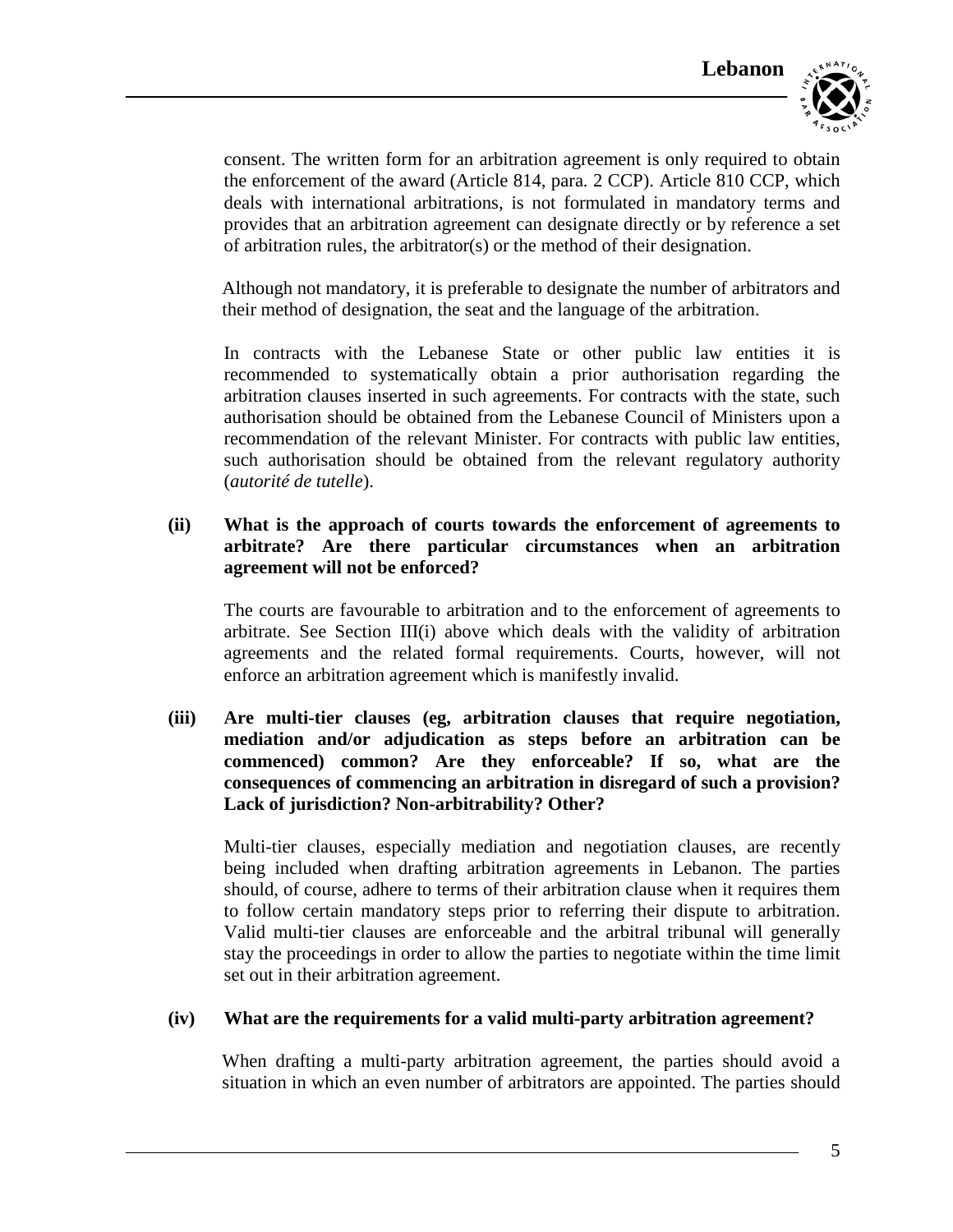also ensure that the principle of equality of the parties in the appointment of arbitrators is maintained. In a recent decision dated 19/10/2010, the Mount Lebanon Court of Appeal held that 'it is not possible to force three respondent parties to choose one arbitrator, as long as they have independent moral and financial personalities and interests'. The Court of Appeal affirmed that the 'principle of equality of the parties in the appointment of arbitrators is a fundamental principle in arbitration which concerns public policy and can only be waived after the dispute has arisen'.

### **(v) Is an agreement conferring on one of the parties a unilateral right to arbitrate enforceable?**

An agreement conferring on one of the parties thereto – to the exclusion of the others – a unilateral right to arbitrate is unenforceable. For an arbitration agreement to be valid and enforceable it must confer on all parties thereto an equal right to resort to arbitration

### **(vi) May arbitration agreements bind non-signatories? If so, under what circumstances?**

Arbitration agreements are governed by the principle of privity of contracts, thereby only binding the parties which signed the arbitration agreement. However, Lebanese courts have allowed arbitration agreements to bind non-signatories in the following circumstances:

- in a chain of contracts which have the same objectives and which form an economic unity *(opération économique unique)*; and
- in some cases involving 'group of companies' issues (see below for more details).

The 'group of companies' and piercing the corporate veil doctrines are not recognised under Lebanese law. There has also been no direct jurisprudence regarding these doctrines. However, Lebanese courts have, on a number of occasions when dealing with a chain of contracts, extended the arbitration clause in the main contract to other contracts in the chain by reference to the economic unity of the operation between them. There is a doctrinal view that there is nothing preventing Lebanese courts from extending such analysis to a group of companies.

#### **IV. Arbitrability and Jurisdiction**

**(i) Are there types of disputes that may not be arbitrated? Who decides – courts or arbitrators – whether a matter is capable of being submitted to**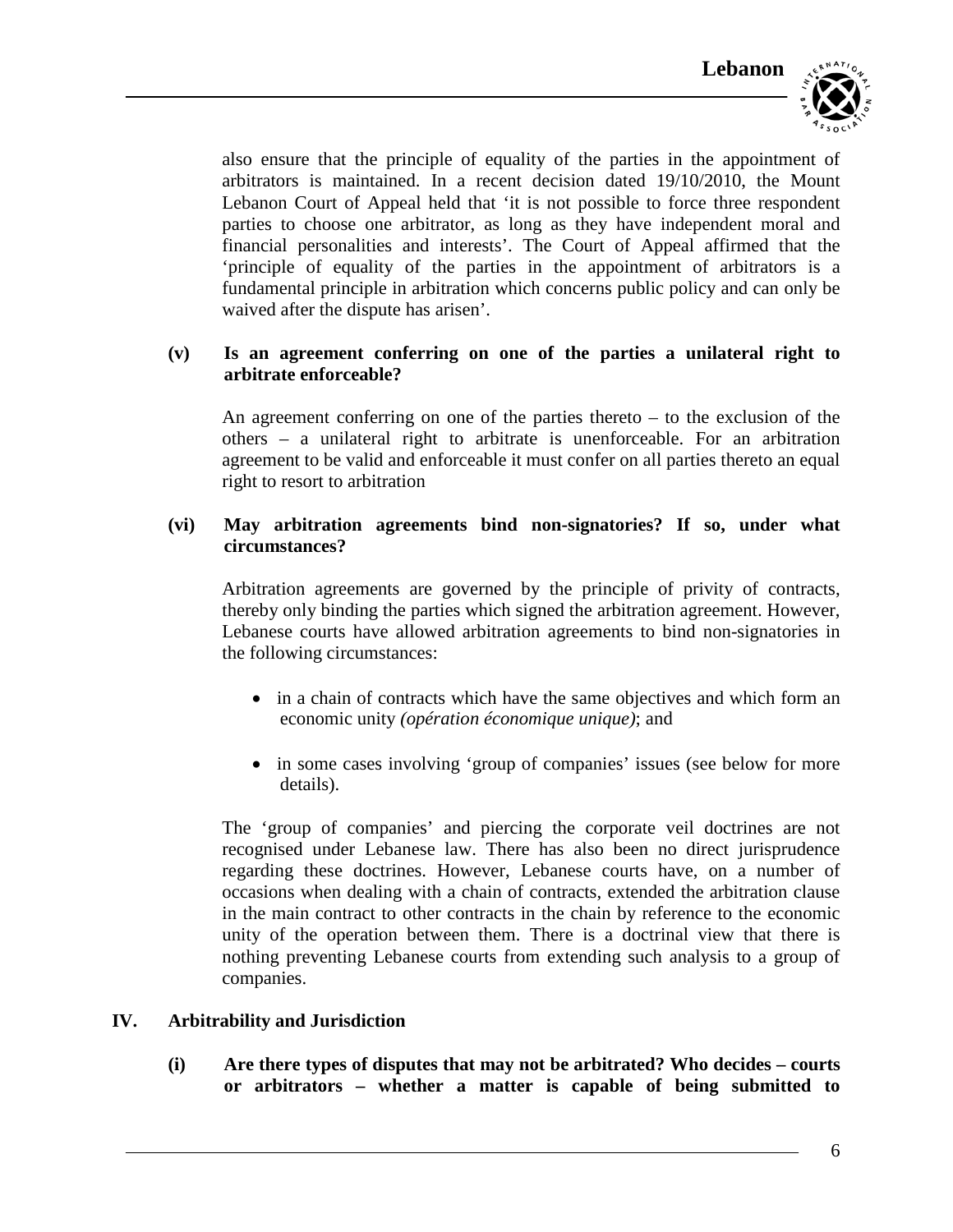

# **arbitration? Is the lack of arbitrability a matter of jurisdiction or admissibility?**

See Section I(iii) above. The courts will decide whether a matter is capable of being submitted to arbitration. Non-arbitrable matters are subject to the exclusive jurisdiction of local courts and cannot be resolved via arbitration.

### **(ii) What is the procedure for disputes over jurisdiction if court proceedings are initiated despite an arbitration agreement? Do local laws provide time limits for making jurisdictional objections? Do parties waive their right to arbitrate by participating in court proceedings?**

If court proceedings are initiated despite an arbitration agreement, the court will declare itself incompetent if the objection on jurisdiction is made prior to the parties engaging in the merits phase.

Lebanese arbitration law does not provide time limits for making jurisdictional objections. Should a party wish to object to the competence of the court seized with the dispute, such objection should be made by reference to Article 53 CCP prior to engaging in any discussion on the merits of the case.

If both parties fully participate in court proceedings despite there being an arbitration agreement in their contract, this would be considered a waiver of their right to arbitrate.

# **(iii) Can arbitrators decide on their own jurisdiction? Is the principle of**  *competence-competence* **applicable in your jurisdiction? If yes, what is the nature and intrusiveness of the control (if any) exercised by courts on the Tribunal's jurisdiction?**

Article 785 of the CCP expressly recognises the principle of *competencecompetence*. Therefore, if a party challenges the jurisdiction of an arbitral tribunal before a local court, the latter will declare itself incompetent to make a determination. Any request submitted to the Lebanese courts to determine an issue relating to an arbitral tribunal's jurisdiction and competence will be dismissed based on Article 785 CCP (Decision of the Court of Cassation, 5th Chamber, no. 160, dated 16 October 2003).

# **V. Selection of Arbitrators**

**(i) How are arbitrators selected? Do courts play a role?**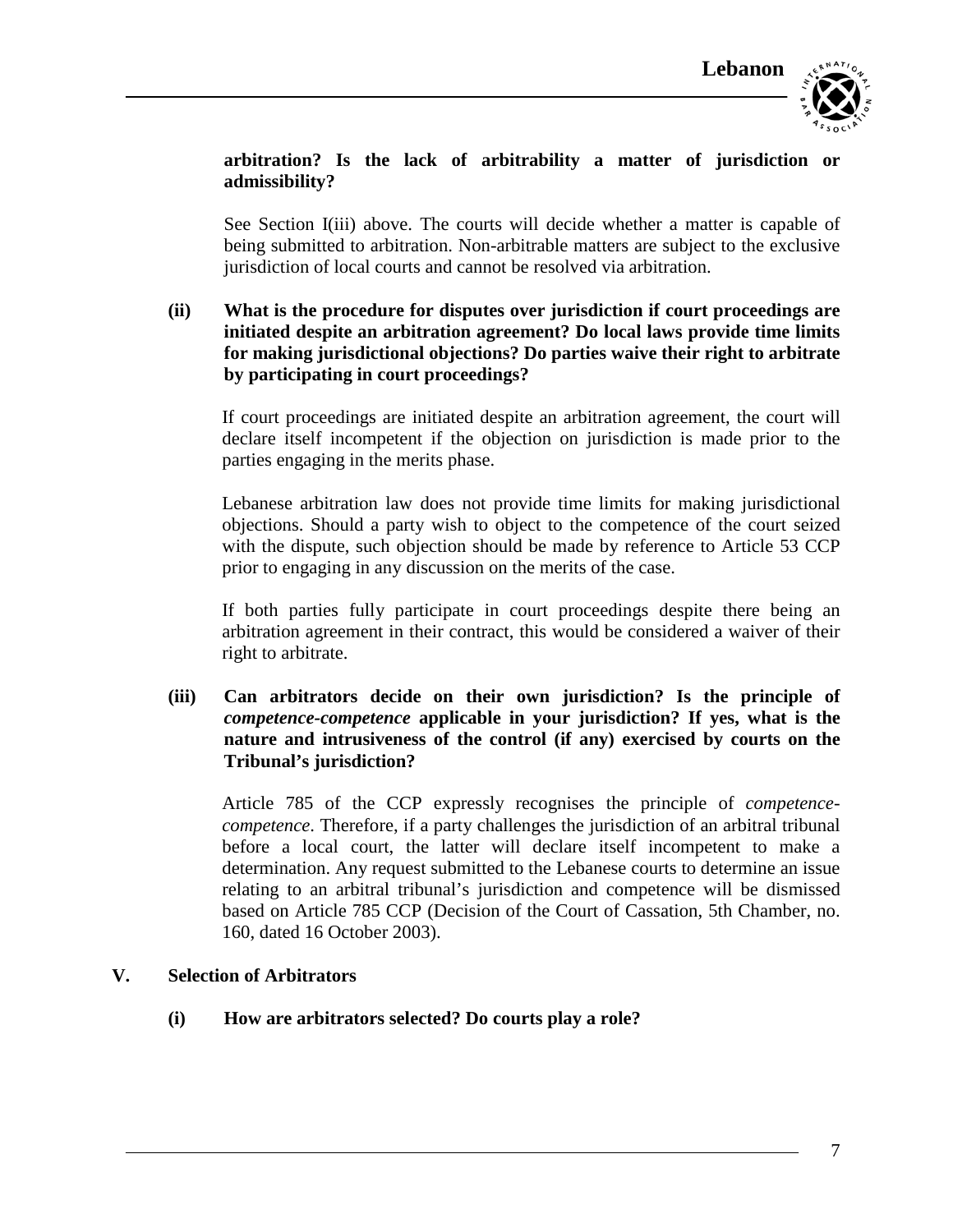

Arbitrators are selected in accordance with the provisions of the arbitration agreement entered into by the parties (ie, sole arbitrator, three-member tribunal, etc.).

Article 771 of the CCP provides that in all cases there should be an odd number of arbitrators; otherwise, the arbitration will be considered invalid.

The courts play a role when the parties are faced with a difficulty in constituting the arbitral tribunal. In this case, the president of the competent court of first instance will be requested to make the required appointment (Article 764 CCP in domestic arbitration, Article 810 CCP in international arbitration).

# **(ii) What are the requirements in your jurisdiction as to disclosure of conflicts? Do courts play a role in challenges and what is the procedure?**

Article 770 CCP provides that arbitrators may be challenged on the same grounds as judges for reasons which arise or become known after their appointment.

The challenge should be brought before the court of first instance where the agreed place of arbitration is located. If such an option is not available, the challenge can be brought before the Beirut Court of First Instance within fifteen days from the date the challenging party becomes aware of the arbitrator's appointment or within fifteen days from the date that the reason for the challenge becomes apparent following the appointment of the arbitrator (Article 770 CCP). The court's decision on the challenge is final.

### **(iii) Are there limitations on who may serve as an arbitrator? Do arbitrators have ethical duties? If so, what is their source and generally what are they?**

Lebanese law does not place any limitation as to the choice of the arbitrator. Article 768 CCP provides, however, that an arbitrator must be a natural person, have full capacity to exercise his or her civil rights and must not be insolvent.

In international proceedings, arbitrators are bound by the applicable rules, international professional standards and ethical codes. For example, independence and impartiality are important ethical duties that an arbitrator should adhere to.

# **(iv) Are there specific rules or codes of conduct concerning conflicts of interest for arbitrators? Are the IBA Guidelines on Conflicts of Interest in International Arbitration followed?**

See Section V(iii) above regarding the choice of the arbitrator. There are no specific rules or codes of conduct in Lebanon regarding conflicts of interest for arbitrators. However, since arbitrators can be challenged on the same grounds that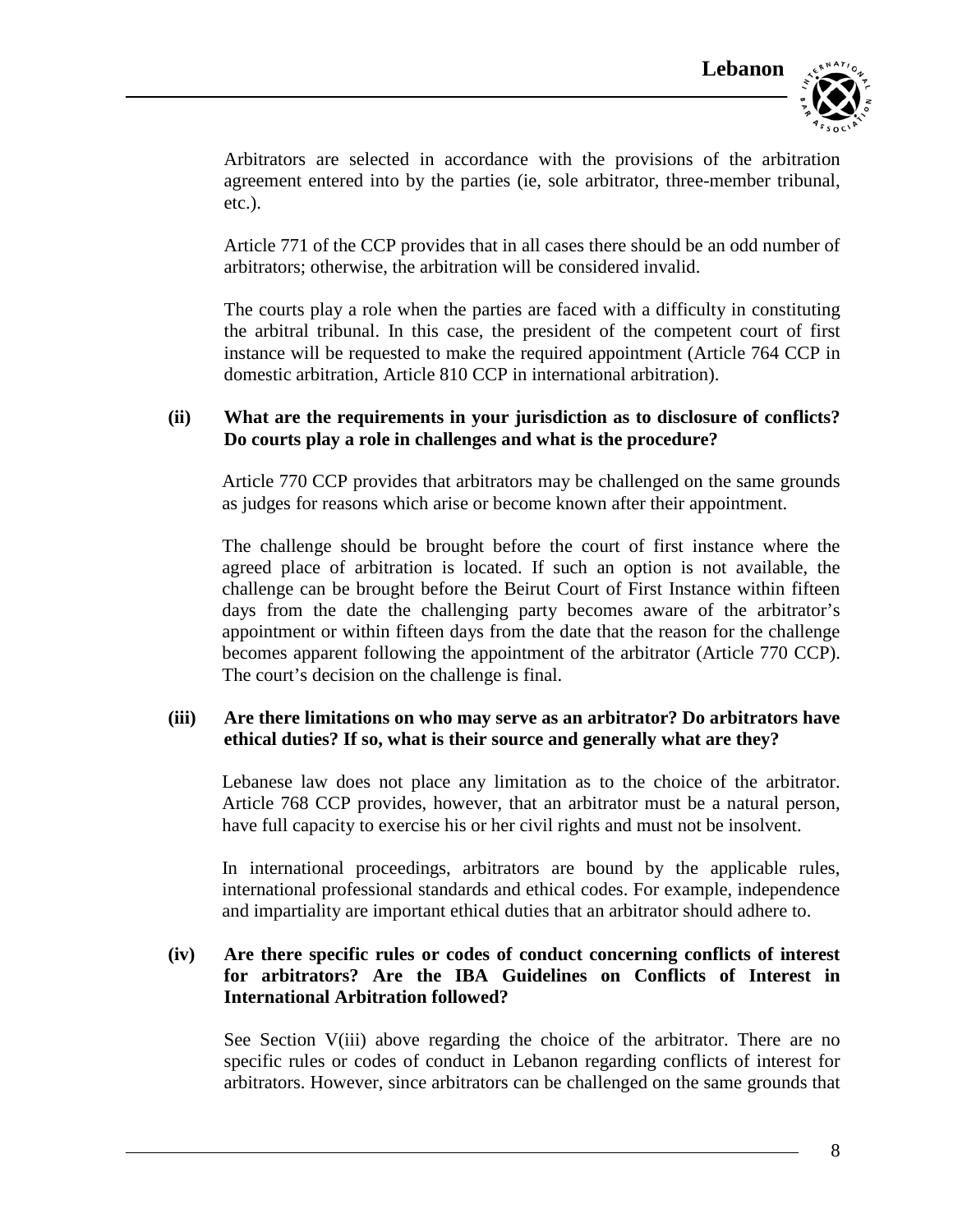

apply to challenging judges (Article 770 CCP), it can be argued that the same provisions concerning conflicts of interest for judges apply to arbitrators (Article 120 CCP). In international arbitrations, the IBA Guidelines on Conflicts of Interest are a useful source which is consulted in practice when issues of conflicts of interest arise.

### **VI. Interim Measures**

**(i) Can arbitrators order interim measures or other forms of preliminary relief? What types of interim measures can arbitrators issue? Is there a requirement as to the form of the Tribunal's decision (order or award)? Are interim measures issued by arbitrators enforceable in courts?**

Article 789 CCP grants arbitral tribunals the power to order any interim or conservatory measure they consider necessary in light of the nature of the dispute in accordance with Article 589 of the CCP (such as affixing seals, inventorying goods, impounding property, selling perishables and describing their condition, etc.).

Lebanese legislation does not provide a specific requirement as to the form of the tribunal's decision. The tribunal, therefore, has the discretion to decide whether to issue a procedural order or a partial award in respect of any interim measure sought. The decision taken by the tribunal will be enforceable in the local courts.

# **(ii) Will courts grant provisional relief in support of arbitrations? If so, under what circumstances? May such measures be ordered after the constitution of the arbitral tribunal? Will any court ordered provisional relief remain in force following constitution of the arbitral tribunal?**

The courts will grant provisional relief in support of arbitration when the arbitral tribunal is not yet constituted. In this case, an application for interim measures should be filed before the competent judge of summary proceedings.

After the constitution of the arbitral tribunal, the parties will have to request such measures from the arbitral tribunal, which has the power to order any interim and conservatory relief that it deems appropriate in accordance with Articles 789 and 859 of the CCP.

### **(iii) To what extent may courts grant evidentiary assistance/provisional relief in support of the arbitration? Do such measures require the tribunal's consent if the latter is in place?**

The competent court, at the request of the tribunal, will issue sanctions on witnesses who refuse to appear before the arbitral tribunal or refuse to cooperate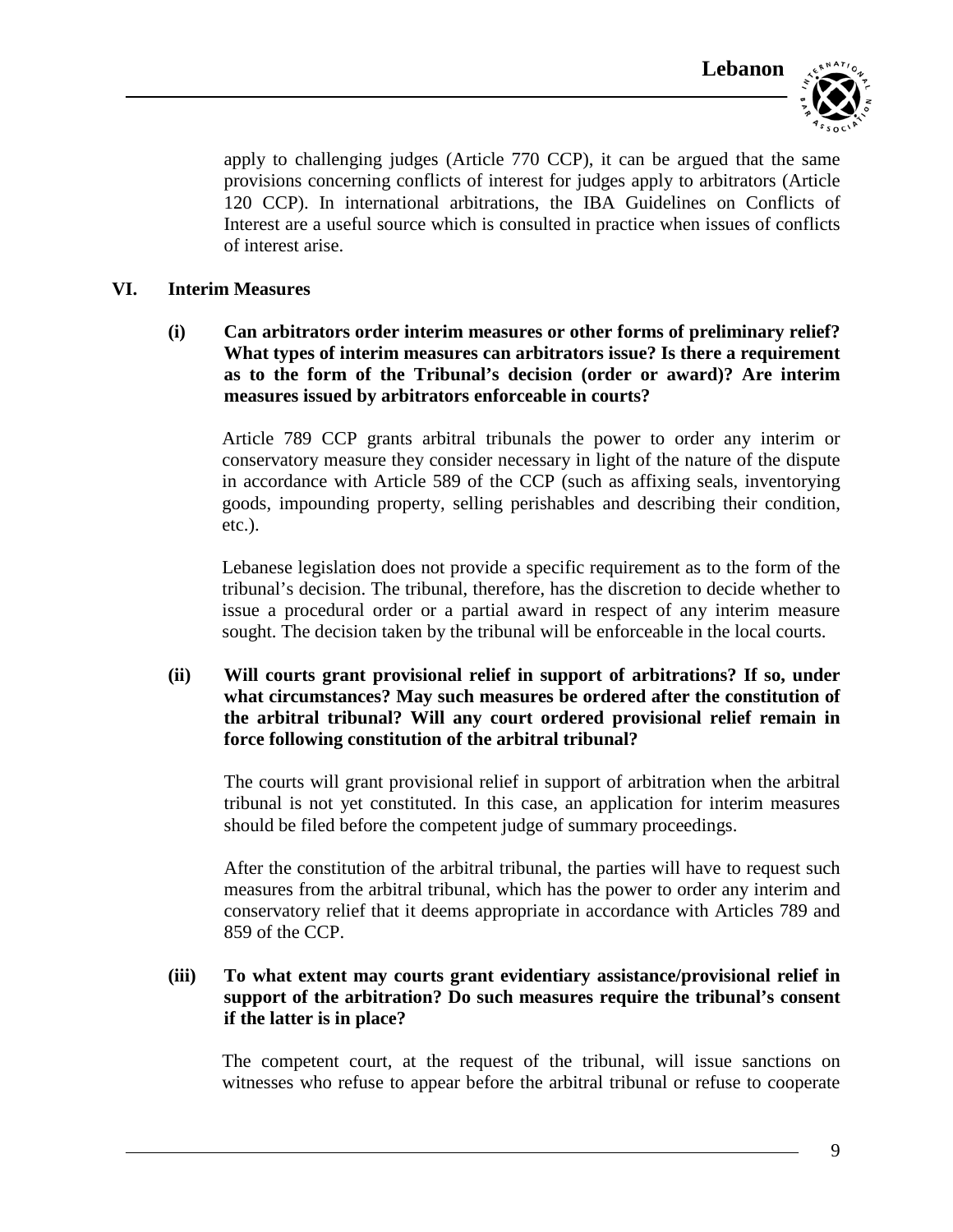

(Article 779, para. 3 CCP). In relation to the second question, the tribunal's consent is not required.

### **VII. Disclosure/Discovery**

# **(i) What is the general approach to disclosure or discovery in arbitration? What types of disclosure/discovery are typically permitted?**

The discovery process which is prevalent in common law countries is not recognised as such under Lebanese law. However, Article 780 CCP gives the arbitral tribunal the power to order a party to disclose evidence in its possession. The IBA Rules on the Taking of Evidence in International Commercial Arbitration are generally taken into account if agreed upon by the parties.

### **(ii) What, if any, limits are there on the permissible scope of disclosure or discovery?**

The extent and limit on the scope of disclosure are matters which fall within the arbitral tribunal's discretion.

#### **(iii) Are there special rules for handling electronically stored information?**

No.

#### **VIII. Confidentiality**

#### **(i) Are arbitrations confidential? What are the rules regarding confidentiality?**

As a matter of Lebanese law, there is no provision dealing with the confidentiality of arbitral proceedings. However, in practice, arbitral proceedings are considered confidential as long as no legal proceedings before the local courts are filed (ie, request for the assistance of the judge of summary proceedings, recourse for annulment of the award, etc.).

### **(ii) Are there any provisions in your arbitration law as to the arbitral tribunal's power to protect trade secrets and confidential information?**

Lebanese law does not deal specifically with the arbitral tribunal's power to protect trade secrets and confidential information. However, in practice, since arbitral proceedings are considered confidential, the arbitral tribunal has a duty to preserve the confidentiality of all the information of which it has knowledge.

#### **(iii) Are there any provisions in your arbitration law as to rules of privilege?**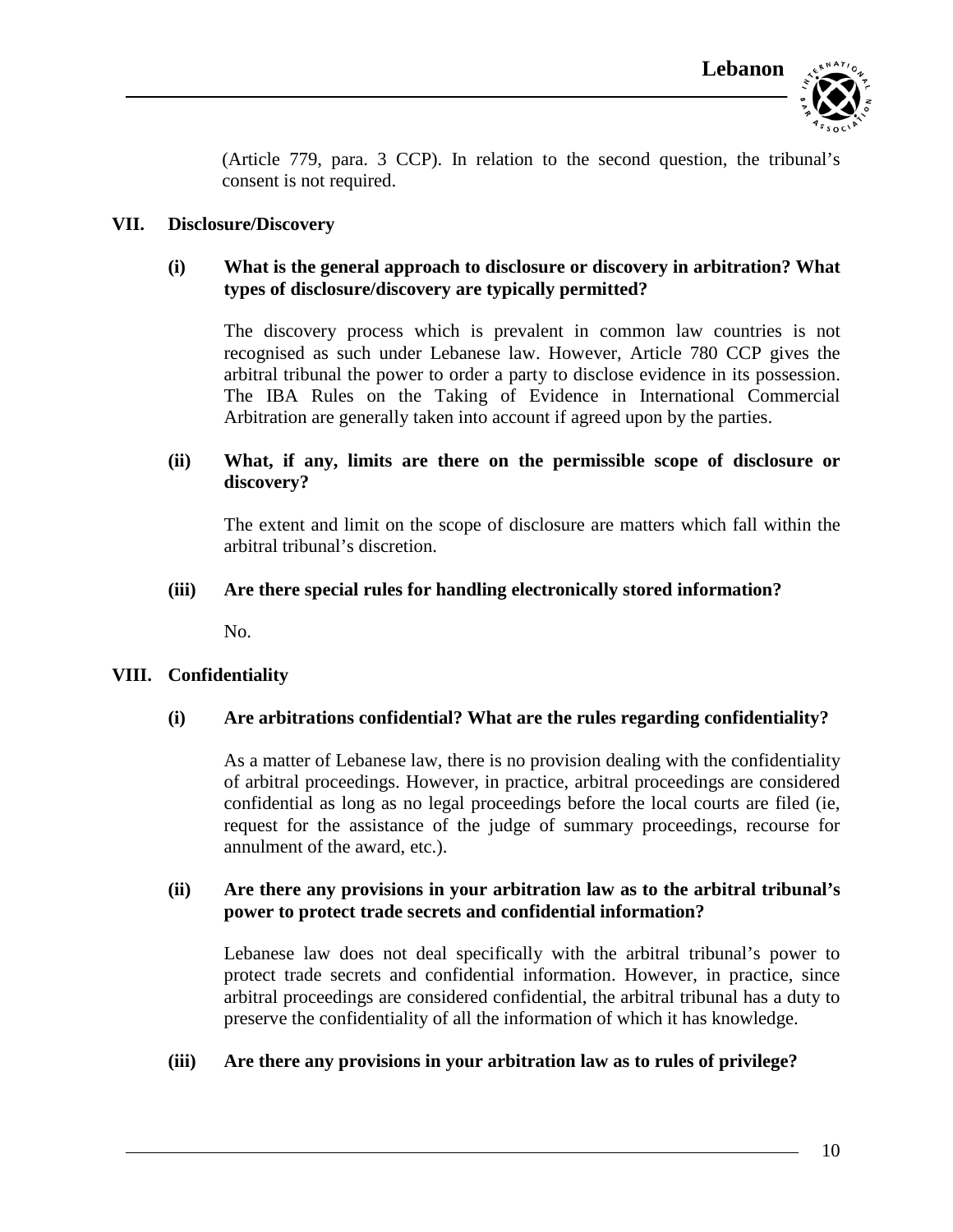

There are no such provisions under the Lebanese arbitration law.

#### **IX. Evidence and Hearings**

### **(i) Is it common that parties and arbitral tribunals adopt the IBA Rules on the Taking of Evidence in International Arbitration to govern arbitration proceedings? If so, are the Rules generally adopted as such or does the tribunal retain discretion to depart from them?**

The IBA Rules on the Taking of Evidence in International Commercial Arbitration are taken into account if agreed upon by the parties, generally as a guideline. When applicable, the tribunal's discretion to depart from the IBA rules generally depends on the agreed procedural rules.

#### **(ii) Are there any limits to arbitral tribunals' discretion to govern the hearings?**

Lebanese law does not provide any limits as to the conduct of the hearings.

### **(iii) How is witness testimony presented? Is the use of witness statements with cross examination common? Are oral direct examinations common? Do arbitrators question witnesses?**

Lebanon is a civil law country. Therefore, Lebanese counsel are generally not familiar with the techniques of oral direct examination and cross-examination. However, in international arbitration, these techniques are used. In domestic arbitrations (*arbitrages en droit*), the arbitral tribunal will apply the procedural rules applicable to the testimony of witnesses before local courts unless agreed otherwise by the parties and only where such provisions are not in conflict with the specific provisions set out in the Lebanese arbitration law (Article 776 CCP). In practice, the witness examination will start with a request from the arbitral tribunal to the witness to confirm his/her testimony following which the tribunal and each party will be entitled to put questions to the witness.

#### **(iv) Are there any rules on who can or cannot appear as a witness? Are there any mandatory rules on oath or affirmation?**

Where Lebanese procedural law is applicable, Articles 259, 260, 262, 263, 264 and 265 provide a number of restrictions on who can or cannot appear as a witness. Article 779 CCP makes it clear that arbitrators can hear witnesses without requiring them to give evidence under oath.

**(v) Are there any differences between the testimony of a witness specially connected with one of the parties (eg, legal representative) and the testimony of unrelated witnesses?**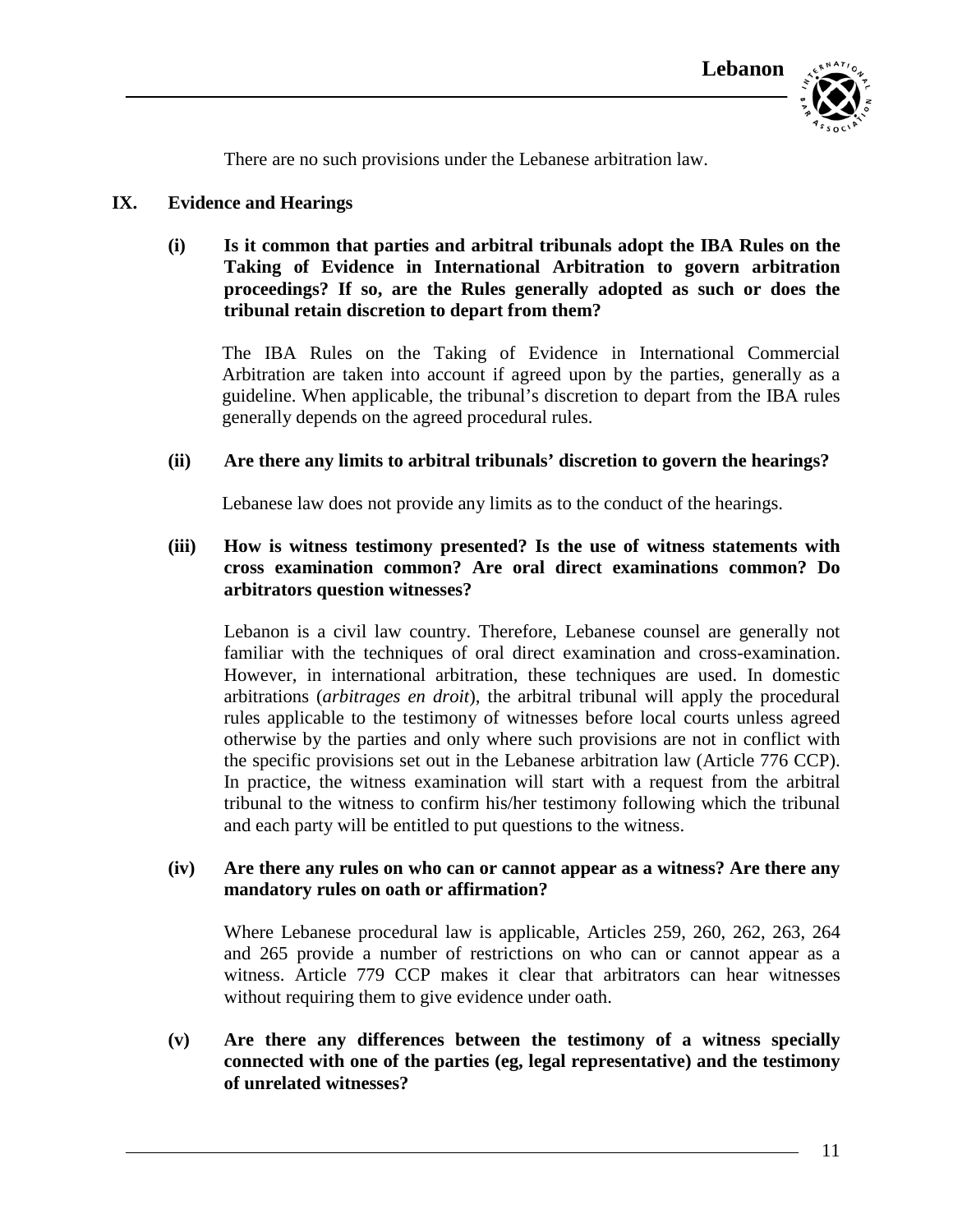Where Lebanese procedural law is applicable, and unless otherwise agreed upon by the parties or directed by the tribunal, the testimony of a witness having close ties with one of the parties will not be accepted (Article 264 CCP).

# **(vi) How is expert testimony presented? Are there any formal requirements regarding independence and/or impartiality of expert witnesses?**

Where Lebanese procedural law is applicable, and unless otherwise agreed upon by the parties or directed by the tribunal, expert testimony is generally presented in the same way as described for witnesses of fact in question IX(iii) above. Articles 316 and 320 CCP, when applicable, provide that an expert must execute his mission in an honest, trustworthy and impartial manner. An expert can be challenged on the same grounds that apply to challenging judges (Article 120 CCP).

**(vii) Is it common that arbitral tribunals appoint experts beside those that may have been appointed by the parties? How is the evidence provided by the expert appointed by the arbitral tribunal considered in comparison with the evidence provided by party-appointed experts? Are there any requirements in your jurisdiction that experts be selected from a particular list?** 

The common practice in domestic arbitrations is for arbitral tribunals to appoint their own experts. There is no set procedure applicable for tribunal-appointed experts. There is a particular list for court-appointed experts but the arbitrators are not bound by such list unless the parties decide to be so confined.

In international arbitrations, it is more common for each party to appoint its expert. In practice, this will depend on each tribunal's approach and the parties' consent thereto.

### **(viii) Is witness conferencing ('hot-tubbing') used? If so, how is it typically handled?**

Witness conferencing is not common in Lebanon. Such practices, however, remain subject to the parties' agreement and the tribunal's discretion in that respect.

#### **(ix) Are there any rules or requirements in your jurisdiction as to the use of arbitral secretaries? Is the use of arbitral secretaries common?**

Lebanese arbitration law is silent as to the use of arbitral secretaries. However, in practice, according to the complexity of the case and notably in international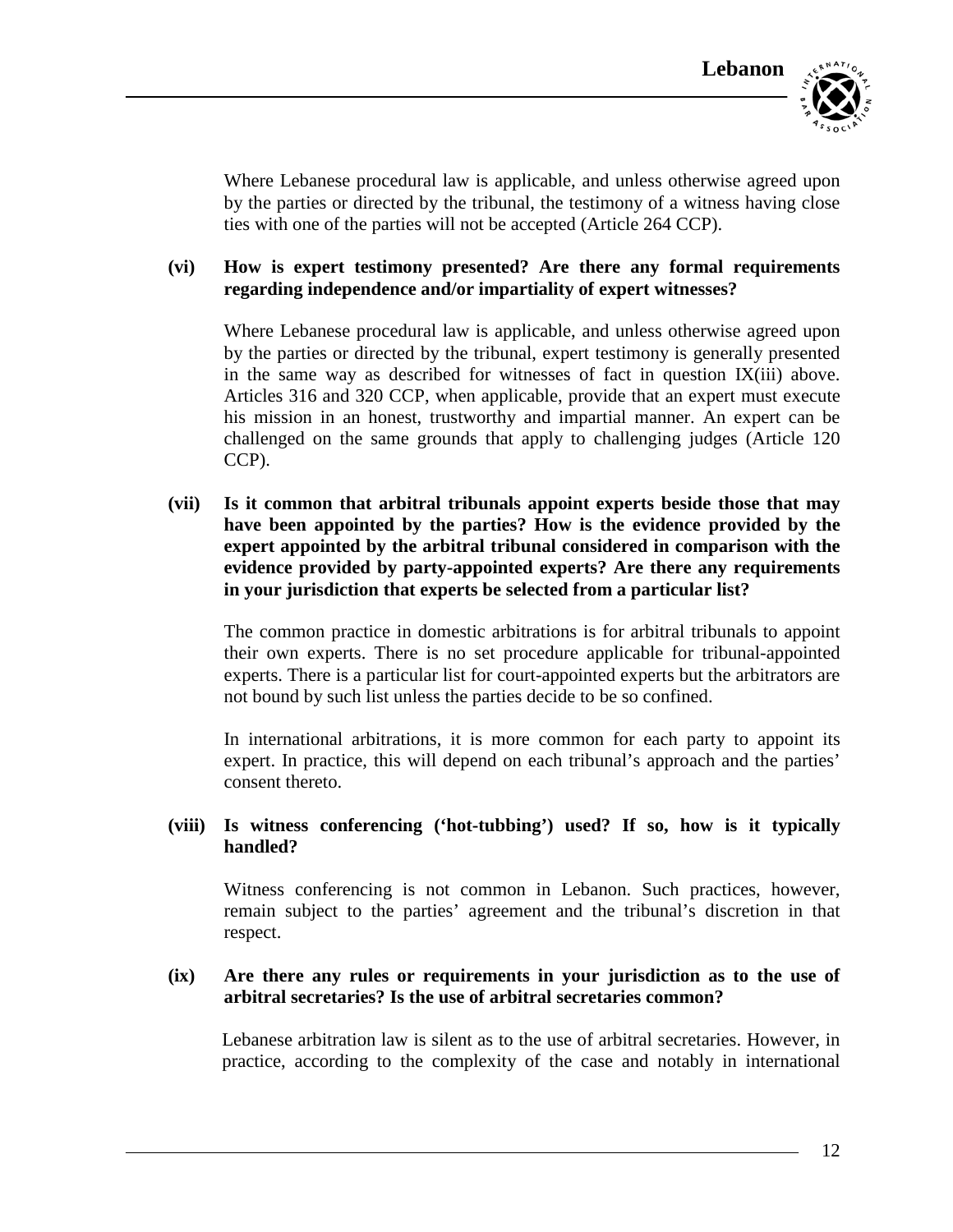

arbitration cases, an administrative secretary will be appointed if agreed upon by the parties.

#### **X. Awards**

# **(i) Are there formal requirements for an award to be valid? Are there any limitations on the types of permissible relief?**

Article 790 of the CCP provides that the arbitral award should contain:

- The name of the arbitrator(s);
- The date and place of the award;
- The full names and denominations of the parties and their legal counsel;
- A summary of the parties' positions and the evidence provided in support of their respective positions; and
- The reasons for the award and the dispositive part.

There are no restrictions in Lebanon as to the types of remedies or relief that an arbitral tribunal may grant.

### **(ii) Can arbitrators award punitive or exemplary damages? Can they award interest? Compound interest?**

There are no punitive damages under Lebanese law. For arbitrations subject to Lebanese law, an arbitral tribunal can award both simple and compound interest.

#### **(iii) Are interim or partial awards enforceable?**

Interim or partial awards are enforceable in Lebanon.

#### **(iv) Are arbitrators allowed to issue dissenting opinions to the award? What are the rules, if any, that apply to the form and content of dissenting opinions?**

Dissenting opinions are permitted under Lebanese law. Article 791 (para. 2) of the CCP provides that in case an arbitrator refuses to sign an award, the remaining arbitrators are required to state so in the award, but the award will have the same legal effect as if it was signed by all arbitrators (Articles 788, 791 para. 2 CCP). The law does not provide particular rules as to the form and content of dissenting opinions.

### **(v) Are awards by consent permitted? If so, under what circumstances? By what means other than an award can proceedings be terminated?**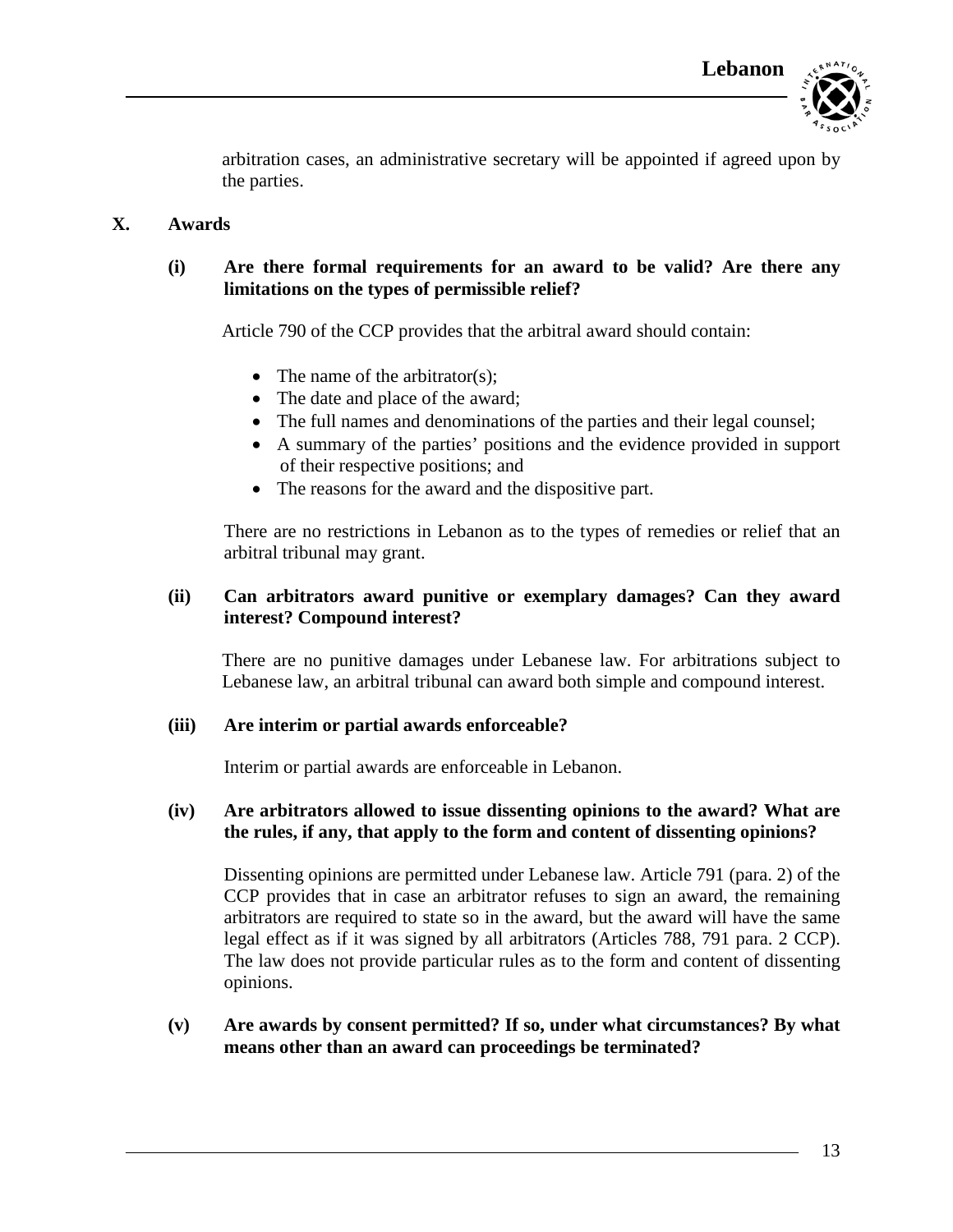

Yes, upon the parties' agreement. Arbitration proceedings can be terminated by the parties' consent. When an arbitrator has been nominated *intuitus personae* in an arbitration agreement, the ensuing arbitration will be automatically terminated by the death, removal or resignation of the arbitrator in question. The arbitration will also be terminated if the duration (and any extension thereof) for rendering the award has elapsed.

#### **(vi) What powers, if any, do arbitrators have to correct or interpret an award?**

Article 792 CCP (para. 2 and 3) provides that the arbitrator has the competence to interpret and correct the arbitral award from any material errors or omissions affecting the award and to complete the award in case he neglected to determine an aspect of the claim.

The law stresses that any interpretation, correction or completion of the award should be made by the arbitrator within the time limit fixed to settle the dispute. Once this deadline has elapsed, the court which would have been competent in the absence of an agreement to arbitrate will be empowered to deal with such requests for interpretation and correction.

#### **XI. Costs**

### **(i) Who bears the costs of arbitration? Is it always the unsuccessful party who bears the costs?**

The parties are able to recover fees paid and the reasonable costs incurred. It is usually left to the arbitral tribunal's discretion to decide whether the unsuccessful party will bear the entire costs.

#### **(ii) What are the elements of costs that are typically awarded?**

All elements of costs can be awarded including the arbitration costs, the arbitrator's fees and expenses.

#### **(iii) Does the arbitral tribunal have jurisdiction to decide on its own costs and expenses? If not, who does?**

In *ad hoc* proceedings, the tribunal has jurisdiction to decide on its own costs and expenses. In institutional arbitrations, it is the institution which determines the costs of the tribunal. Most institutional rules forbid any agreement on fees between the tribunal and the parties. Expenses are claimable by a tribunal within the limit set out in the applicable arbitration rules.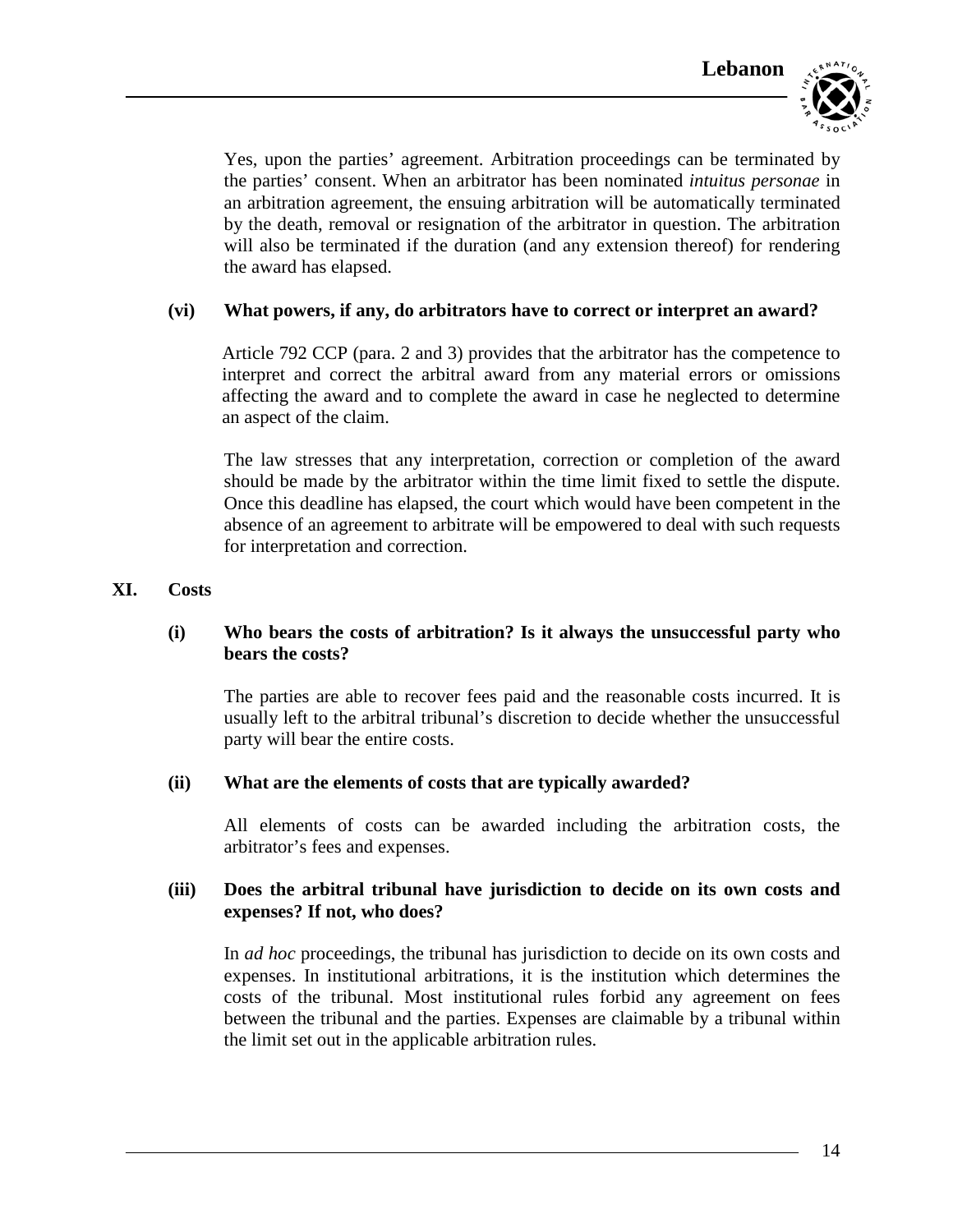

### **(iv) Does the arbitral tribunal have discretion to apportion the costs between the parties? If so, on what basis?**

A tribunal generally has total discretion as to the conduct of the arbitration proceedings within the framework of the applicable arbitration rules and procedures. A tribunal can therefore decide to apportion the costs between the parties if it deems it appropriate subject to the provisions of the applicable rules in relation to costs (see for example Article 31 of the ICC Rules, Article 28.4 of the LCIA Rules).

### **(v) Do courts have the power to review the tribunal's decision on costs? If so, under what conditions?**

There is no provision in the Lebanese arbitration law allowing the courts to review the tribunal's decision on costs. To date, there is no case law on this issue.

### **XII. Challenges to Awards**

**(i) How may awards be challenged and on what grounds? Are there time limitations for challenging awards? What is the average duration of challenge proceedings? Do challenge proceedings stay any enforcement proceedings? If yes, is it possible nevertheless to obtain leave to enforce? Under what conditions?**

In domestic arbitrations, arbitral awards can be challenged in the following ways:

- By filing an ordinary appeal before the Court of Appeal. Such appeal is, however, not available against arbitral awards rendered on an *ex aequo bono* basis, unless the parties have expressly reserved their right to do so in their arbitration agreement.
- By filing a recourse in annulment before the Court of Appeal. The grounds for presenting such recourse are, however, limited to those set out in Article 800 CCP.
- By filing a third party opposition application before the court that would have had jurisdiction had the parties not referred their dispute to arbitration.
- By filing a retrial proceeding before the Court of Appeal pursuant to Article 808 CCP within the specific conditions applicable to such a procedure.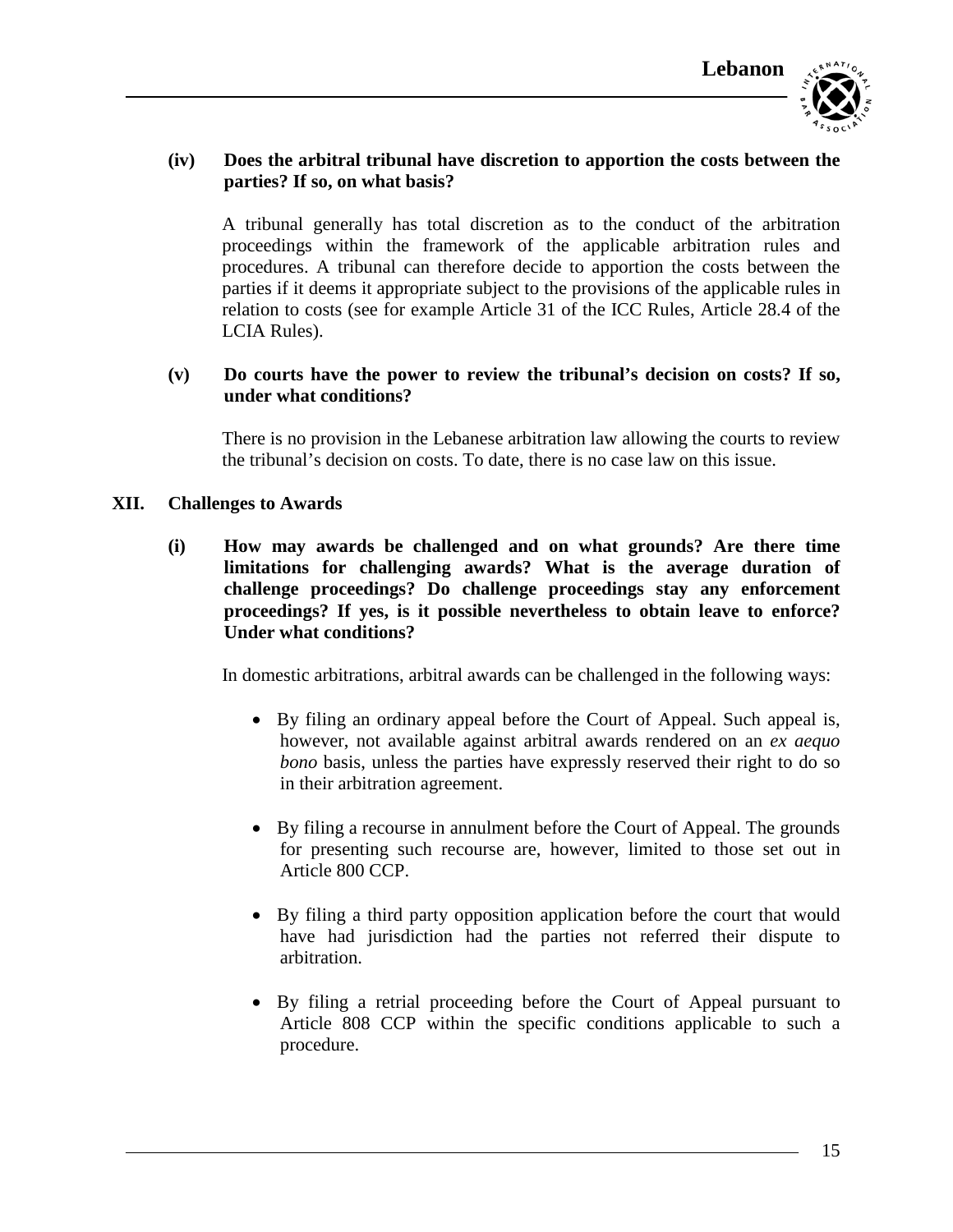

Legal proceedings to set aside a decision of the Court of Appeal rendered under the first two grounds listed above can be filed with the Court of Cassation, whose review – being a court of law – will be limited to legal as opposed to factual grounds. A distinction must, however, be made between awards rendered by applying the law and awards rendered on an *ex aequo bono* basis: a decision rendered by the Court of Appeal in relation to an arbitration *ex aequo bono* can be referred only to the Court of Cassation in the event the court of appeal has set aside the award.

For administrative matters, only one level of recourse is available. Any objection to a decision denying enforcement may be raised in the judicial section of the Council of State.

In international arbitrations, a party can present an appeal against the decision granting recognition or enforcement of an international award, or file recourse in annulment against an international award rendered in Lebanon, on the following limited grounds set out under Article 817 CCP:

- where the award has been rendered without an arbitration agreement or on the basis of an agreement which is null or void due to the expiry of the relevant time limit for rendering the award;
- where the award has been rendered by arbitrators not appointed in accordance with the law;
- where the arbitrators ruled without complying with the mission conferred upon them;
- where the award has been delivered without due respect of rights of defence; or
- where the award has violated a rule of international public policy.

The above-mentioned annulment recourse and appeal procedure must be filed not later than thirty days from the notification of the decision granting *exequatur* to an international arbitration award which could take around 6 months. Unless the award has been rendered on an expedited basis, enforcement is stayed when an appeal/annulment procedure is pending. When a challenge is made before the Court of Appeal, it is not open to the parties to obtain a leave to enforce.

For recourses made at the Court of Cassation (second level of jurisdiction) enforcement will only be stayed upon the court's order.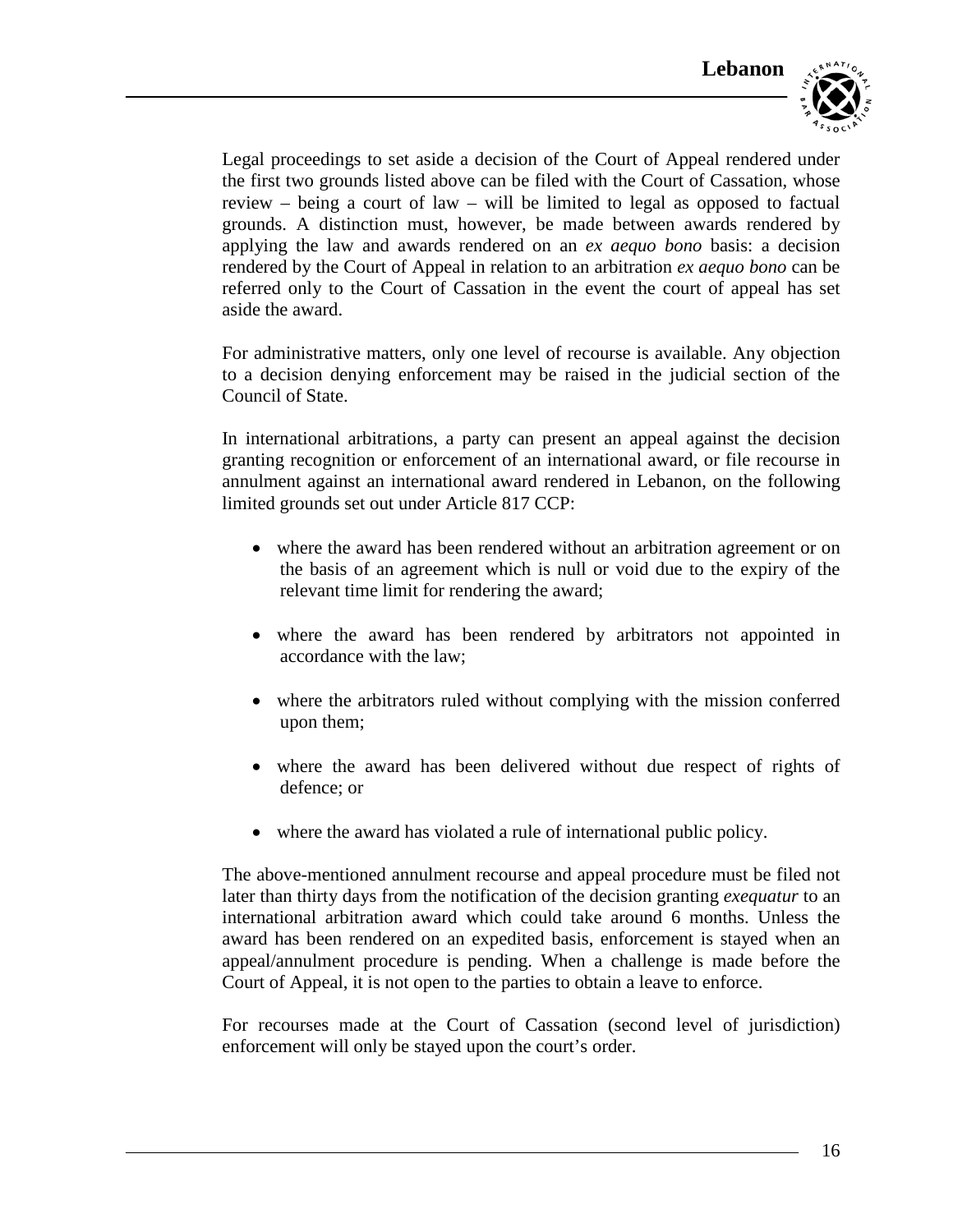

### **(ii) May the parties waive the right to challenge an arbitration award? If yes, what are the requirements for such an agreement to be valid?**

The grounds for challenging international awards which are set out in Article 817 CCP are of public order. As such, the parties may not waive their right to file an appeal or recourse in annulment against an international award.. In domestic arbitration, however, the parties can waive their right of appeal against the domestic arbitral award (Article 770 CCP).

**(iii) Can awards be appealed in your country? If so, what are the grounds for appeal? How many levels of appeal are there?**

See Section XII(i) above.

**(iv) May courts remand an award to the Tribunal? Under what conditions? What powers does the Tribunal have in relation to an award so remanded?**

No.

#### **XIII. Recognition and Enforcement of Awards**

**(i) What is the process for the recognition and enforcement of awards? What are the grounds for opposing enforcement? Which is the competent court? Does such opposition stay the enforcement? If yes, is it possible nevertheless to obtain leave to enforce? Under what circumstances?**

The decision granting recognition or enforcement of the award is generally obtained through *ex parte* proceedings. In such *ex parte* proceedings, the judge will only verify: (i) the existence of the award; and (ii) that recognition of the award is not manifestly contrary to the Lebanese international public policy. (Articles 795, 814, 815, 816 and 819 CCP). The grounds to resist enforcement are those set out in Articles 814, 817 and 819 CCP.

For the purposes of international arbitrations seated outside Lebanon, Article 810 CCP provides that the Beirut Courts will take the place of the court in which the foreign arbitration is seated whenever necessary. As such, requests for *exequatur* of international awards seated outside Lebanon will be made to the President of the Beirut Court of First instance (Articles 815, 793 and 770 CCP). For international awards rendered in Lebanon, requests for *exequatur* should be made to the president of court of first instance which has jurisdiction in the place where the award was made.

The enforcement of foreign awards in administrative matters has to be sought in Beirut before the President of the Council of State.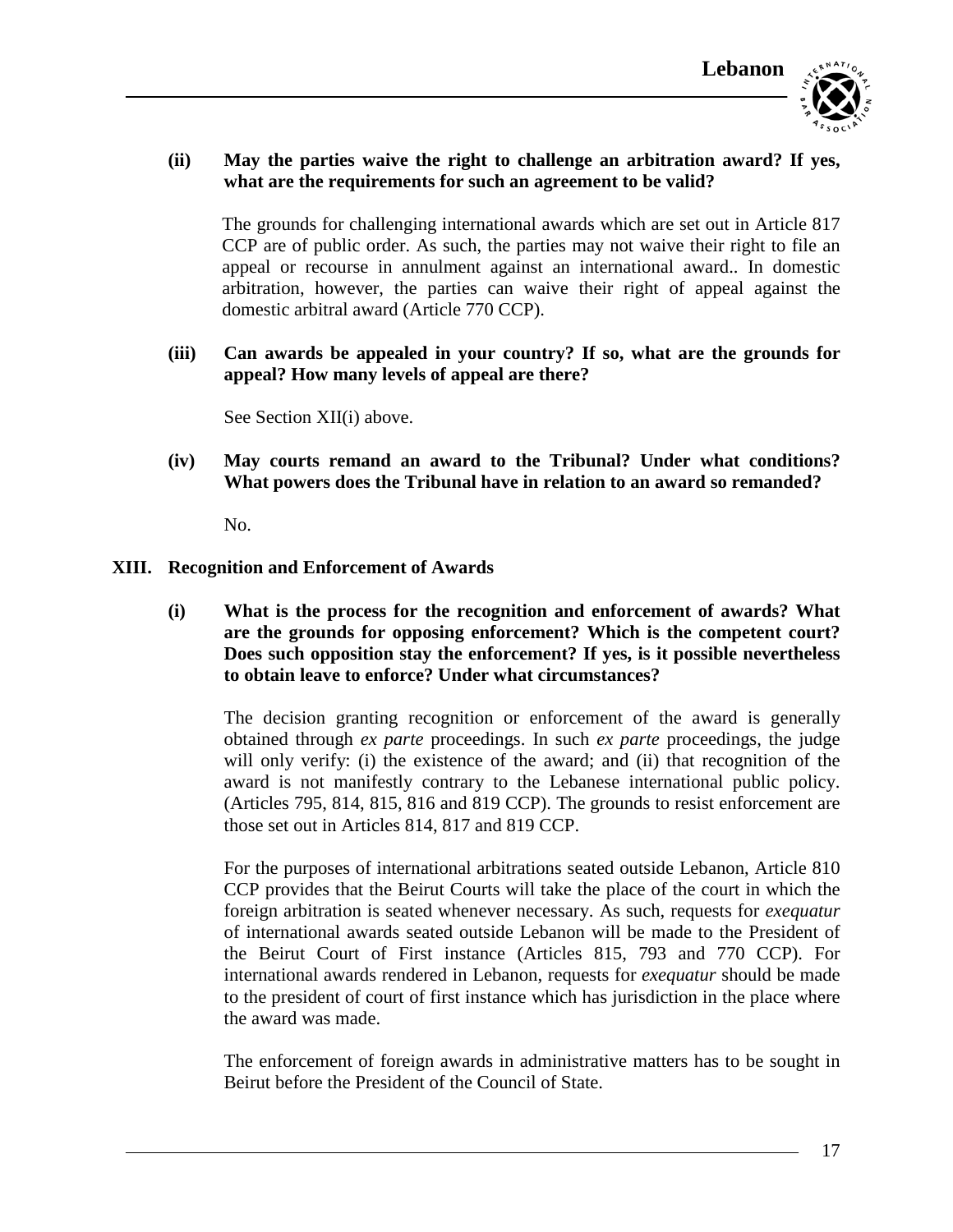Unless the award has been rendered on an expedited basis, enforcement is stayed when challenge proceedings are engaged as explained in Section XII(i) above. When a challenge is made before the Court of Appeal, it is not open to the parties to obtain a leave to enforce.

### **(ii) If an** *exequatur* **is obtained, what is the procedure to be followed to enforce the award? Is the recourse to a court possible at that stage?**

The procedure to be followed after receiving an *exequatur* is typically the same as enforcing a court decision which is to proceed to execution against the assets of the losing party, in case of non-voluntarily compliance with the award. A party can seek the assistance of the court's execution in order to enforce the award.

A token fee has to be paid to obtain recognition and/or enforcement of a foreign award in Lebanon. However, if an award is executed against any assets in Lebanon, a proportional fee of two and a half per cent must be paid to the Treasury on the sum awarded. In addition, a fee amounting to around one per cent has to be paid for the judiciary mutual fund stamp duty, the Bar Association stamp duty and the fiscal stamp duty.

### **(iii) Are conservatory measures available pending enforcement of the award?**

Yes. For example, a party may seek an interim attachment order from the competent court to freeze the assets of the losing party pending the enforcement of the award.

### **(iv) What is the attitude of courts towards the enforcement of awards? What is the attitude of courts to the enforcement of foreign awards set aside by the courts at the place of arbitration?**

Lebanese courts are arbitration-friendly and respect international arbitration awards to the extent that they do not manifestly violate Lebanese international public policy. In our view, Lebanese courts would agree to enforce arbitral awards in Lebanon which were annulled at the place of arbitration in other countries, if they find that the criteria set out by Lebanese law for enforcement of foreign awards are met.

### **(v) How long does enforcement typically take? Are there time limits for seeking the enforcement of an award?**

Obtaining *exequatur* of an international arbitration award in Lebanon is not a lengthy process in itself. The length of enforcement procedures generally depends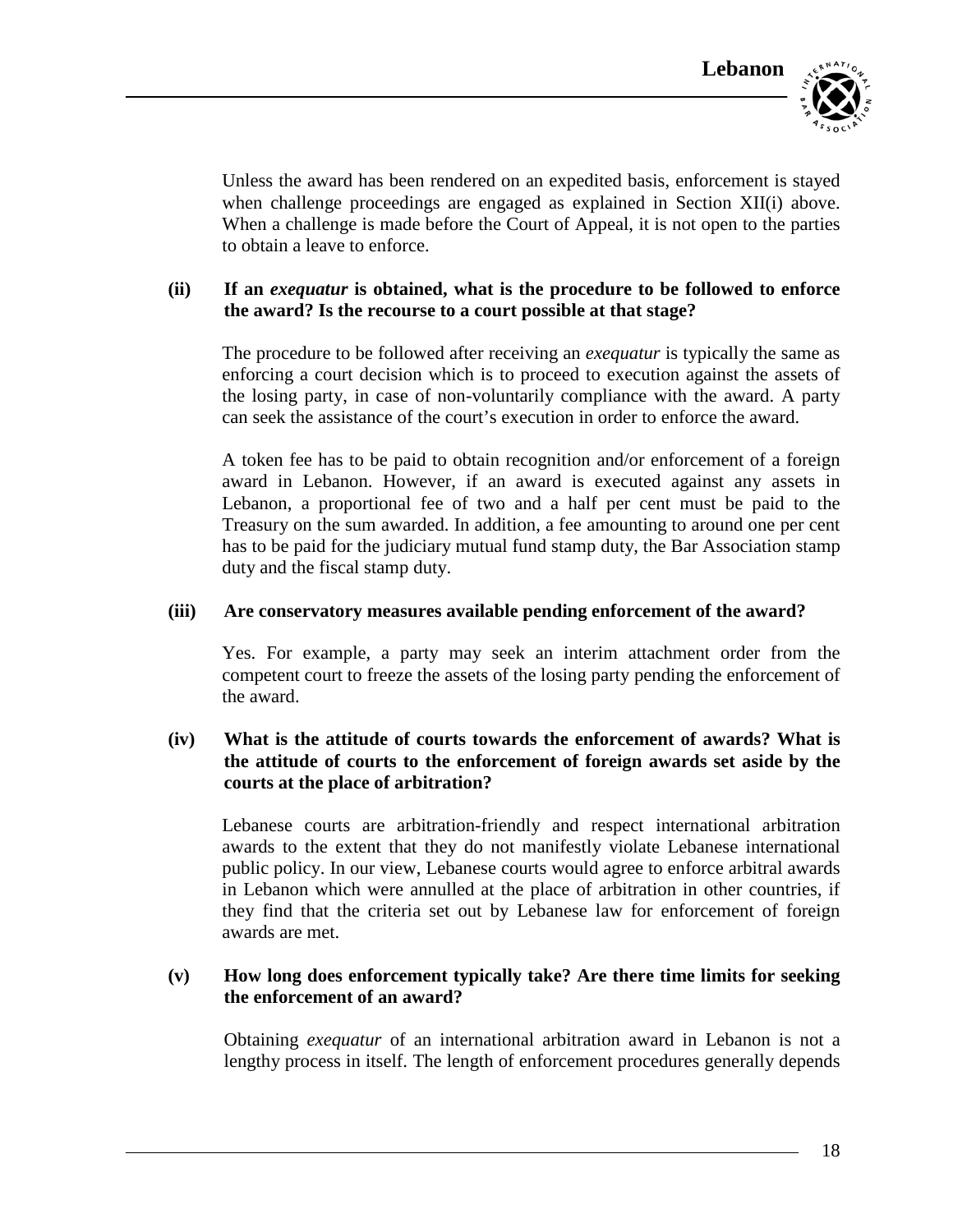

on the measures sought against the losing party and the efforts deployed to seek compulsory compliance with the award.

Lebanese law does not provide any specific limitation for the recognition and enforcement of foreign awards. However, it may be argued that the limitation period applicable to legal proceedings for enforcement of judgments under Lebanese law also applies to foreign arbitral awards. In this case, the relevant limitation period would be 10 years from the date of the award.

#### **XIV. Sovereign Immunity**

### **(i) Do state parties enjoy immunities in your jurisdiction? Under what conditions?**

The concept of the state's sovereign immunity from execution is recognised under Lebanese law and, as such, can be raised as a defence at the enforcement stage.

### **(ii) Are there any special rules that apply to the enforcement of an award against a state or state entity?**

Article 860 (para. 1) of the CCP stipulates that the assets of the state and public legal bodies cannot be seized. Article 860 (para. 2) of the CCP stipulates the assets of foreign states cannot be seized save for those which are subject to private law.

#### **XV. Investment Treaty Arbitration**

### **(i) Is your country a party to the Washington Convention on the Settlement of Investment Disputes Between States and Nationals of Other States? Or other multilateral treaties on the protection of investments?**

Lebanon signed the Washington Convention on 26 March 2003, which entered into force on 25 April 2003 (See Law No. 403 dated 5 June 2002 published in the Official Gazette No. 34 dated 13 June 2002).

#### **(ii) Has your country entered into bilateral investment treaties with other countries?**

Lebanon has signed 51 BITs that provide for investor-state arbitration.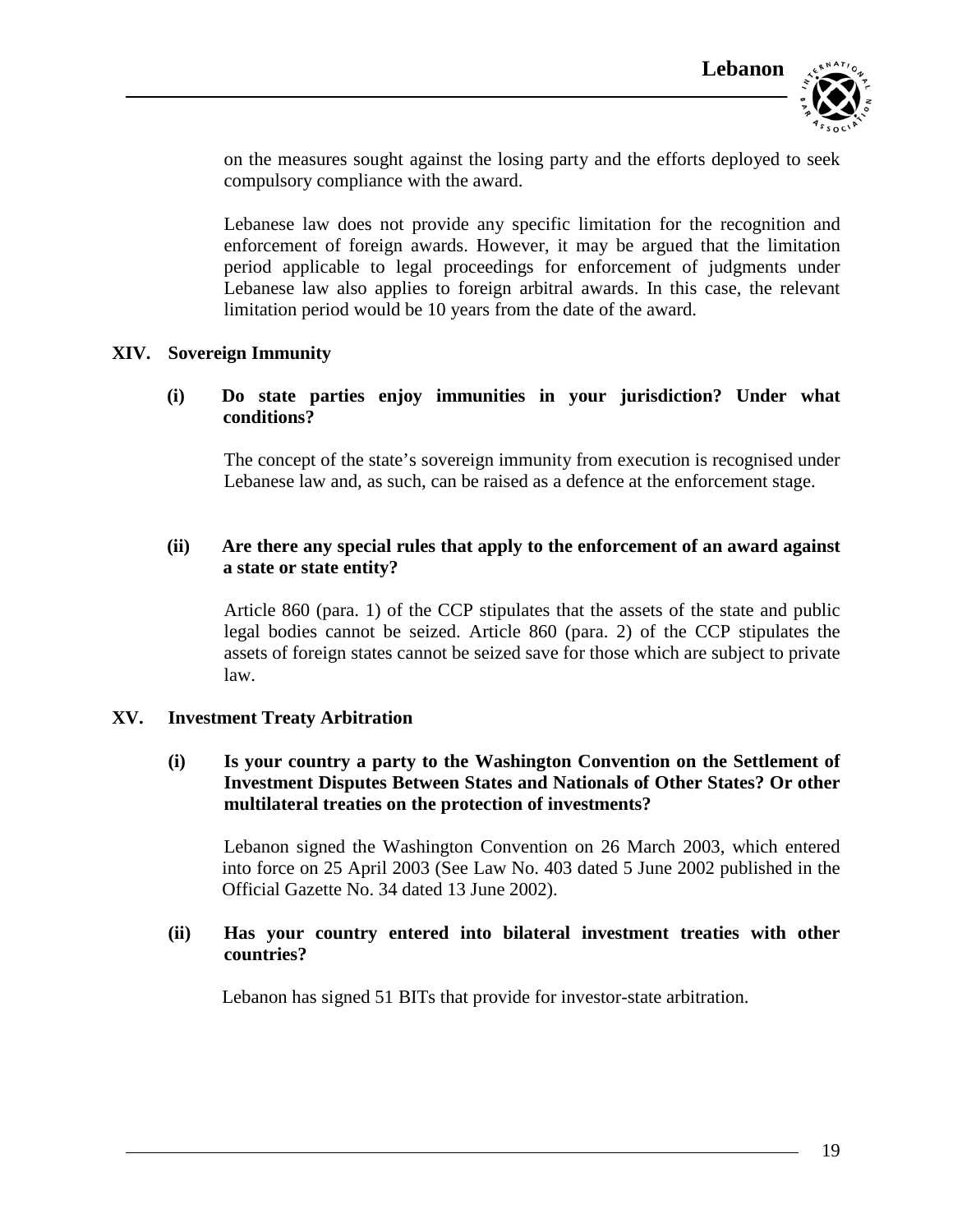

### **XVI. Resources**

**(i) What are the main treatises or reference materials that practitioners should consult to learn more about arbitration in your jurisdiction?**

Practitioners can consult the following publications:

- Al-Adl journal published by the Beirut Bar Association;
- Treaty on the civil procedure, arbitration volumes 10, 11 and 12, Edouard Eid;
- The Lebanese Review of Arab and International Arbitration;
- The Journal of Arab Arbitration, published by Al-Halaby legal publications;
- Dr. Nayla Comair Obeid, 'The Impact and Consequences of changes in Lebanese Arbitration Law' *ICC International Court of Arbitration Bulletin* (Vol.14/No.1-1st Semester 2003); and,
- 'Guide to National Rules of Procedure for Recognition and Enforcement of New York Convention Awards: Lebanon' *ICC International Court of Arbitration Bulletin* (2008 Special Supplement).

### **(ii) Are there major arbitration educational events or conferences held regularly in your jurisdiction? If so, what are they and when do they take place?**

Arbitration events and conferences are regularly held in Lebanon whether through the Lebanese Branch of the Chartered Institute of Arbitrators, the Lebanese National Committee of the ICC or other institutions such as the LCIA, the Beirut Chamber of Commerce, the Beirut Bar and the Lebanese Universities. These events usually take place throughout the year.

#### **XVII. Trends and Developments**

### **(i) Do you think that arbitration has become a real alternative to court proceedings in your country?**

While Lebanon is an arbitration-friendly jurisdiction, it is not yet at a stage where one could assert that arbitration has become a real alternative to court proceedings.

#### **(ii) What are the trends in relation to other ADR procedures, such as mediation?**

Lebanon favors ADR procedure especially the recourse to mediation. Parties usually resort to conventional mediation.